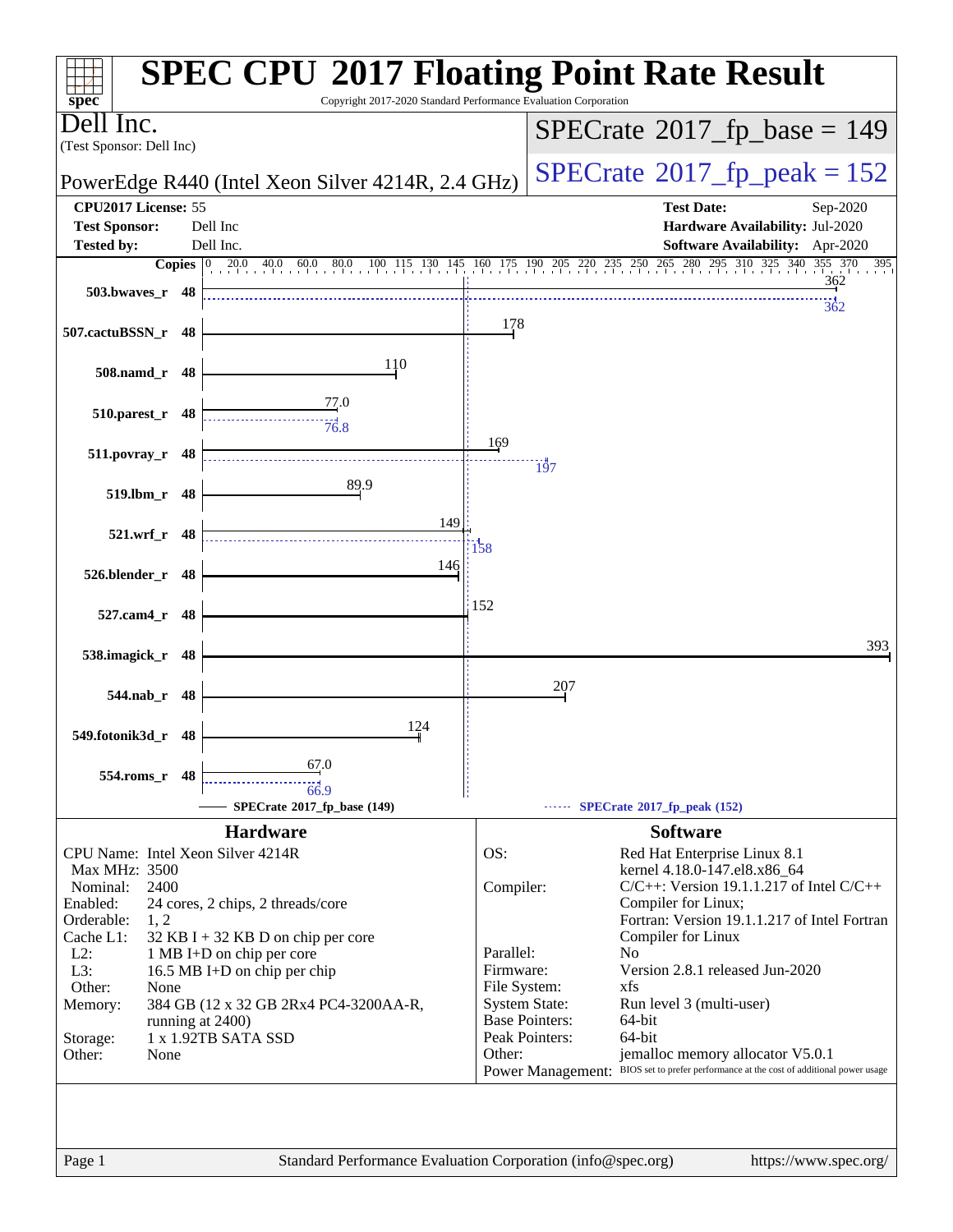| <b>SPEC CPU®2017 Floating Point Rate Result</b><br>Copyright 2017-2020 Standard Performance Evaluation Corporation<br>spec <sup>®</sup> |                                             |                |              |                |              |                |       |               |                |              |                   |              |                                 |              |
|-----------------------------------------------------------------------------------------------------------------------------------------|---------------------------------------------|----------------|--------------|----------------|--------------|----------------|-------|---------------|----------------|--------------|-------------------|--------------|---------------------------------|--------------|
| Dell Inc.<br>$SPECrate$ <sup>®</sup> 2017_fp_base = 149                                                                                 |                                             |                |              |                |              |                |       |               |                |              |                   |              |                                 |              |
| (Test Sponsor: Dell Inc)                                                                                                                |                                             |                |              |                |              |                |       |               |                |              |                   |              |                                 |              |
| $SPECTate@2017_fp\_peak = 152$<br>PowerEdge R440 (Intel Xeon Silver 4214R, 2.4 GHz)                                                     |                                             |                |              |                |              |                |       |               |                |              |                   |              |                                 |              |
| CPU2017 License: 55                                                                                                                     |                                             |                |              |                |              |                |       |               |                |              | <b>Test Date:</b> |              | Sep-2020                        |              |
| <b>Test Sponsor:</b>                                                                                                                    | Dell Inc<br>Hardware Availability: Jul-2020 |                |              |                |              |                |       |               |                |              |                   |              |                                 |              |
| <b>Tested by:</b>                                                                                                                       | Dell Inc.                                   |                |              |                |              |                |       |               |                |              |                   |              | Software Availability: Apr-2020 |              |
| <b>Results Table</b>                                                                                                                    |                                             |                |              |                |              |                |       |               |                |              |                   |              |                                 |              |
|                                                                                                                                         |                                             |                |              | <b>Base</b>    |              |                |       |               |                |              | <b>Peak</b>       |              |                                 |              |
| <b>Benchmark</b>                                                                                                                        | <b>Copies</b>                               | <b>Seconds</b> | <b>Ratio</b> | <b>Seconds</b> | <b>Ratio</b> | <b>Seconds</b> | Ratio | <b>Copies</b> | <b>Seconds</b> | <b>Ratio</b> | <b>Seconds</b>    | <b>Ratio</b> | <b>Seconds</b>                  | <b>Ratio</b> |
| 503.bwayes r                                                                                                                            | 48                                          | 1329           | 362          | 1327           | 363          |                |       | 48            | 1330           | 362          | 1328              | 362          |                                 |              |
| 507.cactuBSSN r                                                                                                                         | 48                                          | 342            | 178          | 342            | 178          |                |       | 48            | 342            | 178          | 342               | 178          |                                 |              |
| $508$ .namd $r$                                                                                                                         | 48                                          | 412            | 111          | 413            | <b>110</b>   |                |       | 48            | 412            | 111          | 413               | <b>110</b>   |                                 |              |
| 510.parest_r                                                                                                                            | 48                                          | 1628           | 77.1         | 1631           | 77.0         |                |       | 48            | 1633           | 76.9         | 1636              | 76.8         |                                 |              |
| 511.povray_r                                                                                                                            | 48                                          | 660            | 170          | 662            | 169          |                |       | 48            | 568            | 197          | 570               | 197          |                                 |              |
| $519.$ lbm_r                                                                                                                            | 48                                          | 563            | 89.9         | 563            | 89.9         |                |       | 48            | 563            | 89.9         | 563               | 89.9         |                                 |              |
| 521.wrf r                                                                                                                               | 48                                          | 702            | 153          | 722            | 149          |                |       | 48            | 680            | 158          | 681               | 158          |                                 |              |
| 526.blender r                                                                                                                           | 48                                          | 500            | 146          | 500            | 146          |                |       | 48            | 500            | 146          | 500               | <b>146</b>   |                                 |              |
| 527.cam4 r                                                                                                                              | 48                                          | 553            | 152          | 554            | 152          |                |       | 48            | 553            | 152          | 554               | 152          |                                 |              |
| 538.imagick_r                                                                                                                           | 48                                          | 304            | 393          | 303            | 394          |                |       | 48            | 304            | 393          | 303               | 394          |                                 |              |
| 544.nab_r                                                                                                                               | 48                                          | 390            | 207          | 389            | 208          |                |       | 48            | 390            | 207          | 389               | 208          |                                 |              |
| 549.fotonik3d_r                                                                                                                         | 48                                          | 1505           | 124          | 1514           | 124          |                |       | 48            | 1505           | 124          | 1514              | 124          |                                 |              |
| 554.roms_r                                                                                                                              | 48                                          | 1139           | 67.0         | 1139           | 67.0         |                |       | 48            | 1140           | 66.9         | 1141              | 66.9         |                                 |              |

**[SPECrate](http://www.spec.org/auto/cpu2017/Docs/result-fields.html#SPECrate2017fpbase)[2017\\_fp\\_base =](http://www.spec.org/auto/cpu2017/Docs/result-fields.html#SPECrate2017fpbase) 149**

**[SPECrate](http://www.spec.org/auto/cpu2017/Docs/result-fields.html#SPECrate2017fppeak)[2017\\_fp\\_peak =](http://www.spec.org/auto/cpu2017/Docs/result-fields.html#SPECrate2017fppeak) 152**

Results appear in the [order in which they were run.](http://www.spec.org/auto/cpu2017/Docs/result-fields.html#RunOrder) Bold underlined text [indicates a median measurement.](http://www.spec.org/auto/cpu2017/Docs/result-fields.html#Median)

### **[Compiler Notes](http://www.spec.org/auto/cpu2017/Docs/result-fields.html#CompilerNotes)**

The inconsistent Compiler version information under Compiler Version section is due to a discrepancy in Intel Compiler. The correct version of C/C++ compiler is: Version 19.1.1.217 Build 20200306 Compiler for Linux The correct version of Fortran compiler is: Version 19.1.1.217 Build 20200306 Compiler for Linux

### **[Submit Notes](http://www.spec.org/auto/cpu2017/Docs/result-fields.html#SubmitNotes)**

 The numactl mechanism was used to bind copies to processors. The config file option 'submit' was used to generate numactl commands to bind each copy to a specific processor. For details, please see the config file.

### **[Operating System Notes](http://www.spec.org/auto/cpu2017/Docs/result-fields.html#OperatingSystemNotes)**

Stack size set to unlimited using "ulimit -s unlimited"

### **[Environment Variables Notes](http://www.spec.org/auto/cpu2017/Docs/result-fields.html#EnvironmentVariablesNotes)**

Environment variables set by runcpu before the start of the run: LD\_LIBRARY\_PATH = "/home/cpu2017/lib/intel64:/home/cpu2017/je5.0.1-64" MALLOC\_CONF = "retain:true"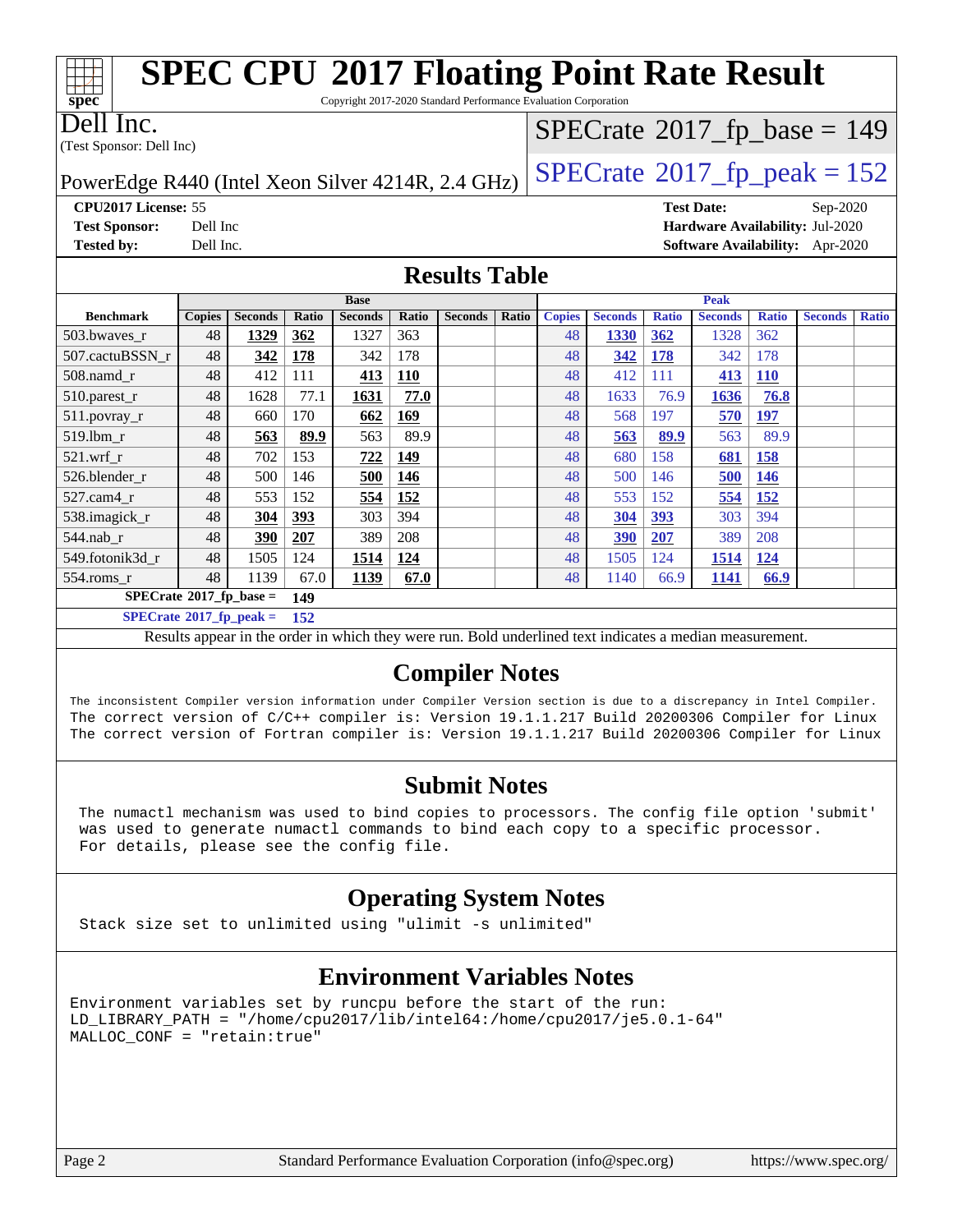

Copyright 2017-2020 Standard Performance Evaluation Corporation

(Test Sponsor: Dell Inc) Dell Inc.

 $SPECTate$ <sup>®</sup>[2017\\_fp\\_base =](http://www.spec.org/auto/cpu2017/Docs/result-fields.html#SPECrate2017fpbase) 149

**[Tested by:](http://www.spec.org/auto/cpu2017/Docs/result-fields.html#Testedby)** Dell Inc. **[Software Availability:](http://www.spec.org/auto/cpu2017/Docs/result-fields.html#SoftwareAvailability)** Apr-2020

PowerEdge R440 (Intel Xeon Silver 4214R, 2.4 GHz)  $\left|$  [SPECrate](http://www.spec.org/auto/cpu2017/Docs/result-fields.html#SPECrate2017fppeak)®[2017\\_fp\\_peak = 1](http://www.spec.org/auto/cpu2017/Docs/result-fields.html#SPECrate2017fppeak)52

**[CPU2017 License:](http://www.spec.org/auto/cpu2017/Docs/result-fields.html#CPU2017License)** 55 **[Test Date:](http://www.spec.org/auto/cpu2017/Docs/result-fields.html#TestDate)** Sep-2020 **[Test Sponsor:](http://www.spec.org/auto/cpu2017/Docs/result-fields.html#TestSponsor)** Dell Inc **[Hardware Availability:](http://www.spec.org/auto/cpu2017/Docs/result-fields.html#HardwareAvailability)** Jul-2020

### **[General Notes](http://www.spec.org/auto/cpu2017/Docs/result-fields.html#GeneralNotes)**

 Binaries compiled on a system with 1x Intel Core i9-7980XE CPU + 64GB RAM memory using Redhat Enterprise Linux 8.0 NA: The test sponsor attests, as of date of publication, that CVE-2017-5754 (Meltdown) is mitigated in the system as tested and documented. Yes: The test sponsor attests, as of date of publication, that CVE-2017-5753 (Spectre variant 1) is mitigated in the system as tested and documented. Yes: The test sponsor attests, as of date of publication, that CVE-2017-5715 (Spectre variant 2) is mitigated in the system as tested and documented. jemalloc, a general purpose malloc implementation built with the RedHat Enterprise 7.5, and the system compiler gcc 4.8.5 sources available from jemalloc.net or<https://github.com/jemalloc/jemalloc/releases> **[Platform Notes](http://www.spec.org/auto/cpu2017/Docs/result-fields.html#PlatformNotes)** BIOS settings: Virtualization Technology disabled System Profile set to Custom CPU Performance set to Maximum Performance C States set to Autonomous C1E disabled Uncore Frequency set to Dynamic Energy Efficiency Policy set to Performance Memory Patrol Scrub set to standard Logical Processor enabled CPU Interconnect Bus Link Power Management disabled PCI ASPM L1 Link Power Management disabled UPI Prefetch enabled LLC Prefetch disabled Dead Line LLC Alloc enabled Directory AtoS disabled Sysinfo program /home/cpu2017/bin/sysinfo Rev: r6365 of 2019-08-21 295195f888a3d7edb1e6e46a485a0011 running on localhost.localdomain Mon Sep 14 17:11:53 2020 SUT (System Under Test) info as seen by some common utilities. For more information on this section, see <https://www.spec.org/cpu2017/Docs/config.html#sysinfo> From /proc/cpuinfo model name : Intel(R) Xeon(R) Silver 4214R CPU @ 2.40GHz 2 "physical id"s (chips) 48 "processors" cores, siblings (Caution: counting these is hw and system dependent. The following excerpts from /proc/cpuinfo might not be reliable. Use with caution.) cpu cores : 12 **(Continued on next page)**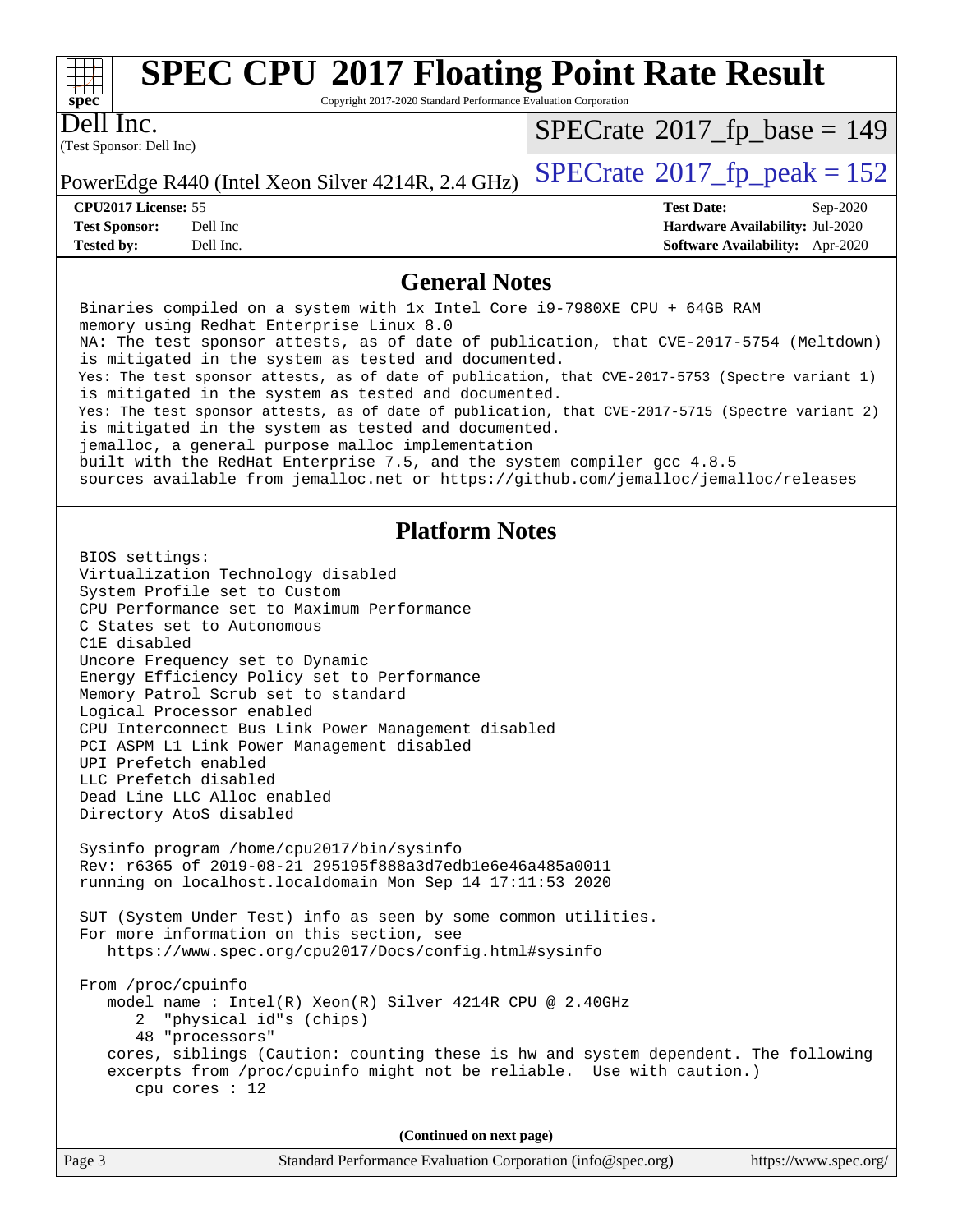### **[SPEC CPU](http://www.spec.org/auto/cpu2017/Docs/result-fields.html#SPECCPU2017FloatingPointRateResult)[2017 Floating Point Rate Result](http://www.spec.org/auto/cpu2017/Docs/result-fields.html#SPECCPU2017FloatingPointRateResult)**  $+\ +$ **[spec](http://www.spec.org/)** Copyright 2017-2020 Standard Performance Evaluation Corporation Dell Inc.  $SPECTate$ <sup>®</sup>[2017\\_fp\\_base =](http://www.spec.org/auto/cpu2017/Docs/result-fields.html#SPECrate2017fpbase) 149 (Test Sponsor: Dell Inc) PowerEdge R440 (Intel Xeon Silver 4214R, 2.4 GHz)  $\left|$  [SPECrate](http://www.spec.org/auto/cpu2017/Docs/result-fields.html#SPECrate2017fppeak)<sup>®</sup>[2017\\_fp\\_peak = 1](http://www.spec.org/auto/cpu2017/Docs/result-fields.html#SPECrate2017fppeak)52 **[CPU2017 License:](http://www.spec.org/auto/cpu2017/Docs/result-fields.html#CPU2017License)** 55 **[Test Date:](http://www.spec.org/auto/cpu2017/Docs/result-fields.html#TestDate)** Sep-2020 **[Test Sponsor:](http://www.spec.org/auto/cpu2017/Docs/result-fields.html#TestSponsor)** Dell Inc **[Hardware Availability:](http://www.spec.org/auto/cpu2017/Docs/result-fields.html#HardwareAvailability)** Jul-2020 **[Tested by:](http://www.spec.org/auto/cpu2017/Docs/result-fields.html#Testedby)** Dell Inc. **[Software Availability:](http://www.spec.org/auto/cpu2017/Docs/result-fields.html#SoftwareAvailability)** Apr-2020 **[Platform Notes \(Continued\)](http://www.spec.org/auto/cpu2017/Docs/result-fields.html#PlatformNotes)** siblings : 24 physical 0: cores 0 1 2 3 4 5 8 9 10 11 12 13 physical 1: cores 0 1 2 3 4 5 8 9 10 11 12 13 From lscpu: Architecture: x86\_64 CPU op-mode(s): 32-bit, 64-bit Byte Order: Little Endian  $CPU(s):$  48 On-line CPU(s) list: 0-47 Thread(s) per core: 2 Core(s) per socket: 12 Socket(s): 2 NUMA node(s): 4 Vendor ID: GenuineIntel CPU family: 6 Model: 85 Model name: Intel(R) Xeon(R) Silver 4214R CPU @ 2.40GHz Stepping: 7 CPU MHz: 1561.649 CPU max MHz: 3500.0000 CPU min MHz: 1000.0000 BogoMIPS: 4800.00 Virtualization: VT-x L1d cache: 32K L1i cache: 32K L2 cache: 1024K L3 cache: 16896K NUMA node0 CPU(s): 0,4,8,12,16,20,24,28,32,36,40,44 NUMA node1 CPU(s): 1,5,9,13,17,21,25,29,33,37,41,45 NUMA node2 CPU(s): 2,6,10,14,18,22,26,30,34,38,42,46 NUMA node3 CPU(s): 3,7,11,15,19,23,27,31,35,39,43,47 Flags: fpu vme de pse tsc msr pae mce cx8 apic sep mtrr pge mca cmov pat pse36 clflush dts acpi mmx fxsr sse sse2 ss ht tm pbe syscall nx pdpe1gb rdtscp lm constant\_tsc art arch\_perfmon pebs bts rep\_good nopl xtopology nonstop\_tsc cpuid aperfmperf pni pclmulqdq dtes64 monitor ds\_cpl vmx smx est tm2 ssse3 sdbg fma cx16 xtpr pdcm pcid dca sse4\_1 sse4\_2 x2apic movbe popcnt tsc\_deadline\_timer aes xsave avx f16c rdrand lahf\_lm abm 3dnowprefetch cpuid\_fault epb cat\_l3 cdp\_l3 invpcid\_single intel\_ppin ssbd mba ibrs ibpb stibp ibrs\_enhanced tpr\_shadow vnmi flexpriority ept vpid fsgsbase tsc\_adjust bmi1 hle avx2 smep bmi2 erms invpcid rtm cqm mpx rdt\_a avx512f avx512dq rdseed adx smap clflushopt clwb intel\_pt avx512cd avx512bw avx512vl xsaveopt xsavec xgetbv1 xsaves cqm\_llc cqm\_occup\_llc cqm\_mbm\_total cqm\_mbm\_local dtherm ida arat pln pts pku ospke avx512\_vnni md\_clear flush\_l1d arch\_capabilities /proc/cpuinfo cache data cache size : 16896 KB **(Continued on next page)**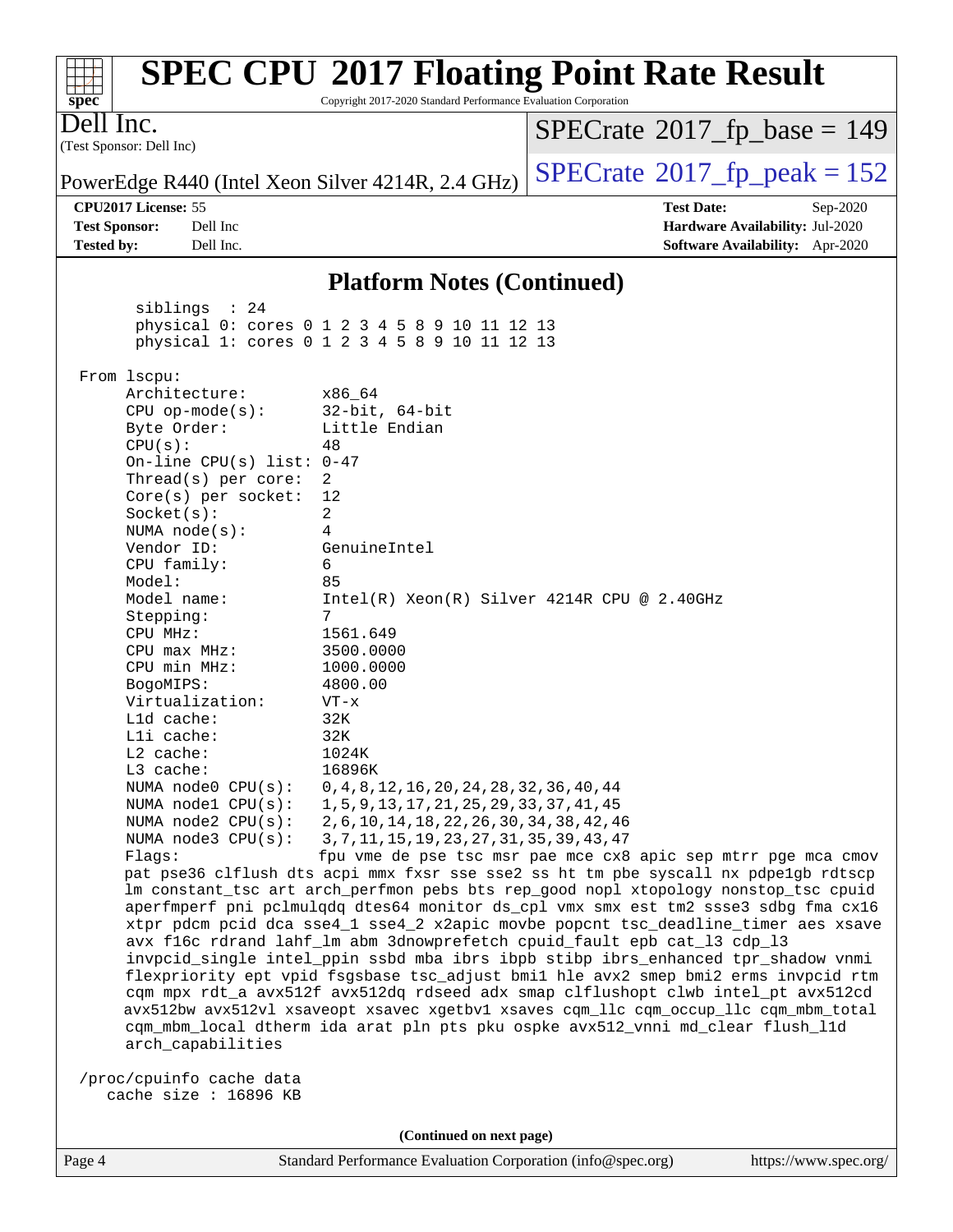

Copyright 2017-2020 Standard Performance Evaluation Corporation

(Test Sponsor: Dell Inc) Dell Inc.

 $SPECrate$ <sup>®</sup>[2017\\_fp\\_base =](http://www.spec.org/auto/cpu2017/Docs/result-fields.html#SPECrate2017fpbase) 149

PowerEdge R440 (Intel Xeon Silver 4214R, 2.4 GHz)  $\left|$  [SPECrate](http://www.spec.org/auto/cpu2017/Docs/result-fields.html#SPECrate2017fppeak)®[2017\\_fp\\_peak = 1](http://www.spec.org/auto/cpu2017/Docs/result-fields.html#SPECrate2017fppeak)52

**[Tested by:](http://www.spec.org/auto/cpu2017/Docs/result-fields.html#Testedby)** Dell Inc. **[Software Availability:](http://www.spec.org/auto/cpu2017/Docs/result-fields.html#SoftwareAvailability)** Apr-2020

**[CPU2017 License:](http://www.spec.org/auto/cpu2017/Docs/result-fields.html#CPU2017License)** 55 **[Test Date:](http://www.spec.org/auto/cpu2017/Docs/result-fields.html#TestDate)** Sep-2020 **[Test Sponsor:](http://www.spec.org/auto/cpu2017/Docs/result-fields.html#TestSponsor)** Dell Inc **[Hardware Availability:](http://www.spec.org/auto/cpu2017/Docs/result-fields.html#HardwareAvailability)** Jul-2020

### **[Platform Notes \(Continued\)](http://www.spec.org/auto/cpu2017/Docs/result-fields.html#PlatformNotes)**

| $available: 4 nodes (0-3)$<br>node 0 cpus: 0 4 8 12 16 20 24 28 32 36 40 44<br>node 0 size: 95307 MB<br>node 0 free: 94534 MB<br>node 1 cpus: 1 5 9 13 17 21 25 29 33 37 41 45<br>node 1 size: 96739 MB<br>node 1 free: 96106 MB<br>node 2 cpus: 2 6 10 14 18 22 26 30 34 38 42 46<br>node 2 size: 96765 MB<br>node 2 free: 96141 MB<br>node 3 cpus: 3 7 11 15 19 23 27 31 35 39 43 47<br>node 3 size: 96764 MB<br>node 3 free: 95965 MB<br>node distances:<br>node 0 1 2<br>$\overline{\phantom{a}}$<br>0:<br>10 21 11<br>21<br>21 10 21<br>11<br>1:<br>2:<br>11 21 10<br>-21<br>3:<br>21 11 21<br>10<br>From /proc/meminfo<br>MemTotal:<br>394831636 kB<br>HugePages_Total:<br>0<br>Hugepagesize: 2048 kB<br>From /etc/*release* /etc/*version*<br>os-release:<br>NAME="Red Hat Enterprise Linux"<br>VERSION="8.1 (Ootpa)"<br>ID="rhel"<br>ID LIKE="fedora"<br>VERSION_ID="8.1"<br>PLATFORM_ID="platform:el8"<br>PRETTY_NAME="Red Hat Enterprise Linux 8.1 (Ootpa)"<br>ANSI_COLOR="0;31"<br>redhat-release: Red Hat Enterprise Linux release 8.1 (Ootpa)<br>system-release: Red Hat Enterprise Linux release 8.1 (Ootpa)<br>system-release-cpe: cpe:/o:redhat:enterprise linux:8.1:qa<br>uname $-a$ :<br>Linux localhost.localdomain 4.18.0-147.el8.x86_64 #1 SMP Thu Sep 26 15:52:44 UTC 2019<br>x86_64 x86_64 x86_64 GNU/Linux<br>Kernel self-reported vulnerability status:<br>(Continued on next page)<br>Standard Performance Evaluation Corporation (info@spec.org)<br>https://www.spec.org/<br>Page 5 | From numactl --hardware WARNING: a numactl 'node' might or might not correspond to a<br>physical chip. |
|----------------------------------------------------------------------------------------------------------------------------------------------------------------------------------------------------------------------------------------------------------------------------------------------------------------------------------------------------------------------------------------------------------------------------------------------------------------------------------------------------------------------------------------------------------------------------------------------------------------------------------------------------------------------------------------------------------------------------------------------------------------------------------------------------------------------------------------------------------------------------------------------------------------------------------------------------------------------------------------------------------------------------------------------------------------------------------------------------------------------------------------------------------------------------------------------------------------------------------------------------------------------------------------------------------------------------------------------------------------------------------------------------------------------------------------------------------------------------------------------------------------|--------------------------------------------------------------------------------------------------------|
|                                                                                                                                                                                                                                                                                                                                                                                                                                                                                                                                                                                                                                                                                                                                                                                                                                                                                                                                                                                                                                                                                                                                                                                                                                                                                                                                                                                                                                                                                                                |                                                                                                        |
|                                                                                                                                                                                                                                                                                                                                                                                                                                                                                                                                                                                                                                                                                                                                                                                                                                                                                                                                                                                                                                                                                                                                                                                                                                                                                                                                                                                                                                                                                                                |                                                                                                        |
|                                                                                                                                                                                                                                                                                                                                                                                                                                                                                                                                                                                                                                                                                                                                                                                                                                                                                                                                                                                                                                                                                                                                                                                                                                                                                                                                                                                                                                                                                                                |                                                                                                        |
|                                                                                                                                                                                                                                                                                                                                                                                                                                                                                                                                                                                                                                                                                                                                                                                                                                                                                                                                                                                                                                                                                                                                                                                                                                                                                                                                                                                                                                                                                                                |                                                                                                        |
|                                                                                                                                                                                                                                                                                                                                                                                                                                                                                                                                                                                                                                                                                                                                                                                                                                                                                                                                                                                                                                                                                                                                                                                                                                                                                                                                                                                                                                                                                                                |                                                                                                        |
|                                                                                                                                                                                                                                                                                                                                                                                                                                                                                                                                                                                                                                                                                                                                                                                                                                                                                                                                                                                                                                                                                                                                                                                                                                                                                                                                                                                                                                                                                                                |                                                                                                        |
|                                                                                                                                                                                                                                                                                                                                                                                                                                                                                                                                                                                                                                                                                                                                                                                                                                                                                                                                                                                                                                                                                                                                                                                                                                                                                                                                                                                                                                                                                                                |                                                                                                        |
|                                                                                                                                                                                                                                                                                                                                                                                                                                                                                                                                                                                                                                                                                                                                                                                                                                                                                                                                                                                                                                                                                                                                                                                                                                                                                                                                                                                                                                                                                                                |                                                                                                        |
|                                                                                                                                                                                                                                                                                                                                                                                                                                                                                                                                                                                                                                                                                                                                                                                                                                                                                                                                                                                                                                                                                                                                                                                                                                                                                                                                                                                                                                                                                                                |                                                                                                        |
|                                                                                                                                                                                                                                                                                                                                                                                                                                                                                                                                                                                                                                                                                                                                                                                                                                                                                                                                                                                                                                                                                                                                                                                                                                                                                                                                                                                                                                                                                                                |                                                                                                        |
|                                                                                                                                                                                                                                                                                                                                                                                                                                                                                                                                                                                                                                                                                                                                                                                                                                                                                                                                                                                                                                                                                                                                                                                                                                                                                                                                                                                                                                                                                                                |                                                                                                        |
|                                                                                                                                                                                                                                                                                                                                                                                                                                                                                                                                                                                                                                                                                                                                                                                                                                                                                                                                                                                                                                                                                                                                                                                                                                                                                                                                                                                                                                                                                                                |                                                                                                        |
|                                                                                                                                                                                                                                                                                                                                                                                                                                                                                                                                                                                                                                                                                                                                                                                                                                                                                                                                                                                                                                                                                                                                                                                                                                                                                                                                                                                                                                                                                                                |                                                                                                        |
|                                                                                                                                                                                                                                                                                                                                                                                                                                                                                                                                                                                                                                                                                                                                                                                                                                                                                                                                                                                                                                                                                                                                                                                                                                                                                                                                                                                                                                                                                                                |                                                                                                        |
|                                                                                                                                                                                                                                                                                                                                                                                                                                                                                                                                                                                                                                                                                                                                                                                                                                                                                                                                                                                                                                                                                                                                                                                                                                                                                                                                                                                                                                                                                                                |                                                                                                        |
|                                                                                                                                                                                                                                                                                                                                                                                                                                                                                                                                                                                                                                                                                                                                                                                                                                                                                                                                                                                                                                                                                                                                                                                                                                                                                                                                                                                                                                                                                                                |                                                                                                        |
|                                                                                                                                                                                                                                                                                                                                                                                                                                                                                                                                                                                                                                                                                                                                                                                                                                                                                                                                                                                                                                                                                                                                                                                                                                                                                                                                                                                                                                                                                                                |                                                                                                        |
|                                                                                                                                                                                                                                                                                                                                                                                                                                                                                                                                                                                                                                                                                                                                                                                                                                                                                                                                                                                                                                                                                                                                                                                                                                                                                                                                                                                                                                                                                                                |                                                                                                        |
|                                                                                                                                                                                                                                                                                                                                                                                                                                                                                                                                                                                                                                                                                                                                                                                                                                                                                                                                                                                                                                                                                                                                                                                                                                                                                                                                                                                                                                                                                                                |                                                                                                        |
|                                                                                                                                                                                                                                                                                                                                                                                                                                                                                                                                                                                                                                                                                                                                                                                                                                                                                                                                                                                                                                                                                                                                                                                                                                                                                                                                                                                                                                                                                                                |                                                                                                        |
|                                                                                                                                                                                                                                                                                                                                                                                                                                                                                                                                                                                                                                                                                                                                                                                                                                                                                                                                                                                                                                                                                                                                                                                                                                                                                                                                                                                                                                                                                                                |                                                                                                        |
|                                                                                                                                                                                                                                                                                                                                                                                                                                                                                                                                                                                                                                                                                                                                                                                                                                                                                                                                                                                                                                                                                                                                                                                                                                                                                                                                                                                                                                                                                                                |                                                                                                        |
|                                                                                                                                                                                                                                                                                                                                                                                                                                                                                                                                                                                                                                                                                                                                                                                                                                                                                                                                                                                                                                                                                                                                                                                                                                                                                                                                                                                                                                                                                                                |                                                                                                        |
|                                                                                                                                                                                                                                                                                                                                                                                                                                                                                                                                                                                                                                                                                                                                                                                                                                                                                                                                                                                                                                                                                                                                                                                                                                                                                                                                                                                                                                                                                                                |                                                                                                        |
|                                                                                                                                                                                                                                                                                                                                                                                                                                                                                                                                                                                                                                                                                                                                                                                                                                                                                                                                                                                                                                                                                                                                                                                                                                                                                                                                                                                                                                                                                                                |                                                                                                        |
|                                                                                                                                                                                                                                                                                                                                                                                                                                                                                                                                                                                                                                                                                                                                                                                                                                                                                                                                                                                                                                                                                                                                                                                                                                                                                                                                                                                                                                                                                                                |                                                                                                        |
|                                                                                                                                                                                                                                                                                                                                                                                                                                                                                                                                                                                                                                                                                                                                                                                                                                                                                                                                                                                                                                                                                                                                                                                                                                                                                                                                                                                                                                                                                                                |                                                                                                        |
|                                                                                                                                                                                                                                                                                                                                                                                                                                                                                                                                                                                                                                                                                                                                                                                                                                                                                                                                                                                                                                                                                                                                                                                                                                                                                                                                                                                                                                                                                                                |                                                                                                        |
|                                                                                                                                                                                                                                                                                                                                                                                                                                                                                                                                                                                                                                                                                                                                                                                                                                                                                                                                                                                                                                                                                                                                                                                                                                                                                                                                                                                                                                                                                                                |                                                                                                        |
|                                                                                                                                                                                                                                                                                                                                                                                                                                                                                                                                                                                                                                                                                                                                                                                                                                                                                                                                                                                                                                                                                                                                                                                                                                                                                                                                                                                                                                                                                                                |                                                                                                        |
|                                                                                                                                                                                                                                                                                                                                                                                                                                                                                                                                                                                                                                                                                                                                                                                                                                                                                                                                                                                                                                                                                                                                                                                                                                                                                                                                                                                                                                                                                                                |                                                                                                        |
|                                                                                                                                                                                                                                                                                                                                                                                                                                                                                                                                                                                                                                                                                                                                                                                                                                                                                                                                                                                                                                                                                                                                                                                                                                                                                                                                                                                                                                                                                                                |                                                                                                        |
|                                                                                                                                                                                                                                                                                                                                                                                                                                                                                                                                                                                                                                                                                                                                                                                                                                                                                                                                                                                                                                                                                                                                                                                                                                                                                                                                                                                                                                                                                                                |                                                                                                        |
|                                                                                                                                                                                                                                                                                                                                                                                                                                                                                                                                                                                                                                                                                                                                                                                                                                                                                                                                                                                                                                                                                                                                                                                                                                                                                                                                                                                                                                                                                                                |                                                                                                        |
|                                                                                                                                                                                                                                                                                                                                                                                                                                                                                                                                                                                                                                                                                                                                                                                                                                                                                                                                                                                                                                                                                                                                                                                                                                                                                                                                                                                                                                                                                                                |                                                                                                        |
|                                                                                                                                                                                                                                                                                                                                                                                                                                                                                                                                                                                                                                                                                                                                                                                                                                                                                                                                                                                                                                                                                                                                                                                                                                                                                                                                                                                                                                                                                                                |                                                                                                        |
|                                                                                                                                                                                                                                                                                                                                                                                                                                                                                                                                                                                                                                                                                                                                                                                                                                                                                                                                                                                                                                                                                                                                                                                                                                                                                                                                                                                                                                                                                                                |                                                                                                        |
|                                                                                                                                                                                                                                                                                                                                                                                                                                                                                                                                                                                                                                                                                                                                                                                                                                                                                                                                                                                                                                                                                                                                                                                                                                                                                                                                                                                                                                                                                                                |                                                                                                        |
|                                                                                                                                                                                                                                                                                                                                                                                                                                                                                                                                                                                                                                                                                                                                                                                                                                                                                                                                                                                                                                                                                                                                                                                                                                                                                                                                                                                                                                                                                                                |                                                                                                        |
|                                                                                                                                                                                                                                                                                                                                                                                                                                                                                                                                                                                                                                                                                                                                                                                                                                                                                                                                                                                                                                                                                                                                                                                                                                                                                                                                                                                                                                                                                                                |                                                                                                        |
|                                                                                                                                                                                                                                                                                                                                                                                                                                                                                                                                                                                                                                                                                                                                                                                                                                                                                                                                                                                                                                                                                                                                                                                                                                                                                                                                                                                                                                                                                                                |                                                                                                        |
|                                                                                                                                                                                                                                                                                                                                                                                                                                                                                                                                                                                                                                                                                                                                                                                                                                                                                                                                                                                                                                                                                                                                                                                                                                                                                                                                                                                                                                                                                                                |                                                                                                        |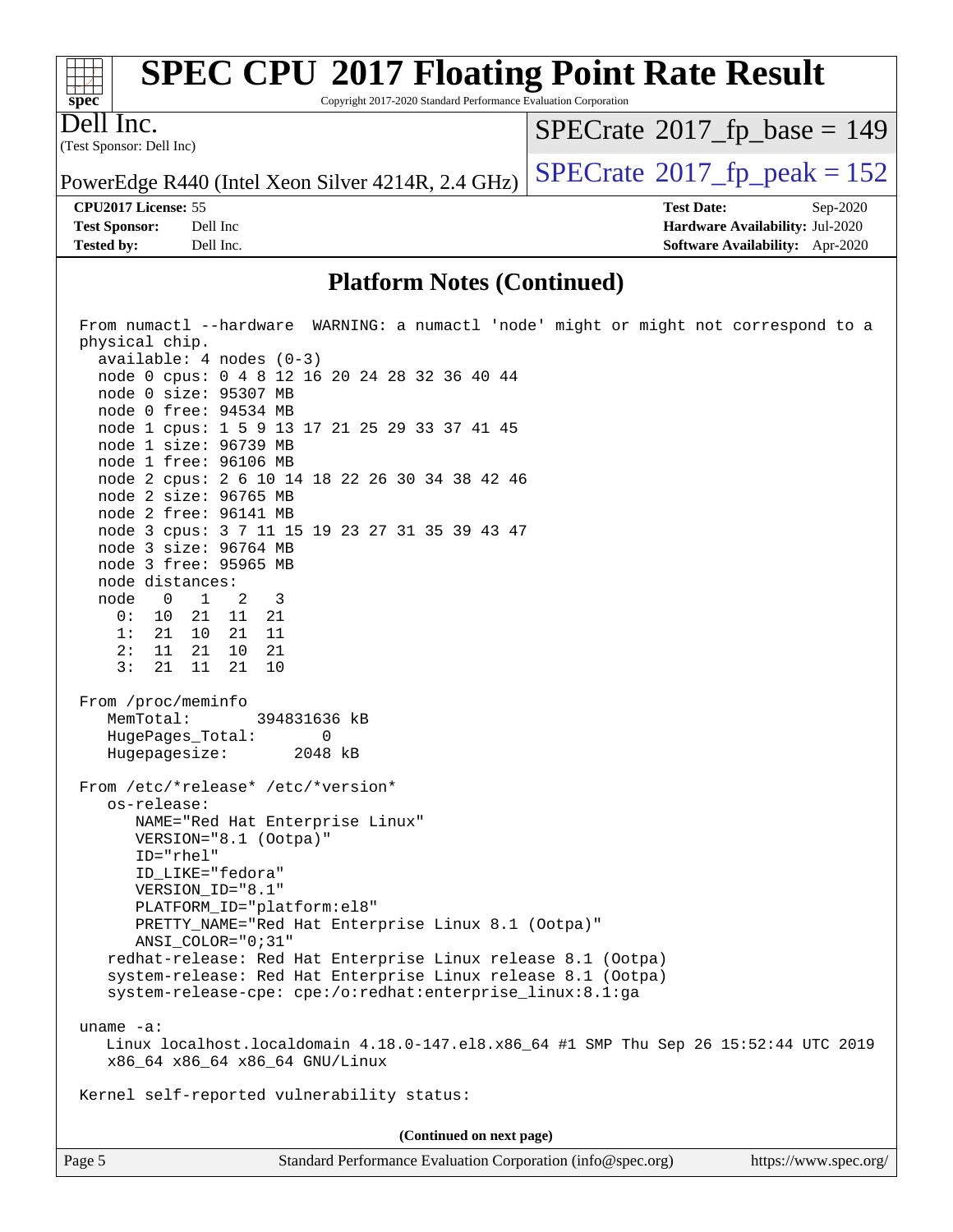

Copyright 2017-2020 Standard Performance Evaluation Corporation

(Test Sponsor: Dell Inc) Dell Inc.

 $SPECTate$ <sup>®</sup>[2017\\_fp\\_base =](http://www.spec.org/auto/cpu2017/Docs/result-fields.html#SPECrate2017fpbase) 149

PowerEdge R440 (Intel Xeon Silver 4214R, 2.4 GHz)  $\left|$  [SPECrate](http://www.spec.org/auto/cpu2017/Docs/result-fields.html#SPECrate2017fppeak)<sup>®</sup>[2017\\_fp\\_peak = 1](http://www.spec.org/auto/cpu2017/Docs/result-fields.html#SPECrate2017fppeak)52

**[CPU2017 License:](http://www.spec.org/auto/cpu2017/Docs/result-fields.html#CPU2017License)** 55 **[Test Date:](http://www.spec.org/auto/cpu2017/Docs/result-fields.html#TestDate)** Sep-2020 **[Test Sponsor:](http://www.spec.org/auto/cpu2017/Docs/result-fields.html#TestSponsor)** Dell Inc **[Hardware Availability:](http://www.spec.org/auto/cpu2017/Docs/result-fields.html#HardwareAvailability)** Jul-2020 **[Tested by:](http://www.spec.org/auto/cpu2017/Docs/result-fields.html#Testedby)** Dell Inc. **[Software Availability:](http://www.spec.org/auto/cpu2017/Docs/result-fields.html#SoftwareAvailability)** Apr-2020

### **[Platform Notes \(Continued\)](http://www.spec.org/auto/cpu2017/Docs/result-fields.html#PlatformNotes)**

 CVE-2018-3620 (L1 Terminal Fault): Not affected Microarchitectural Data Sampling: CVE-2017-5754 (Meltdown): Not affected CVE-2018-3639 (Speculative Store Bypass): Mitigation: Speculative Store Bypass disabled via prctl and seccomp CVE-2017-5753 (Spectre variant 1): Mitigation: usercopy/swapgs barriers and \_\_user pointer sanitization CVE-2017-5715 (Spectre variant 2): Mitigation: Enhanced IBRS, IBPB: conditional, RSB filling run-level 3 Sep 14 11:33 last=5 SPEC is set to: /home/cpu2017 Filesystem Type Size Used Avail Use% Mounted on /dev/mapper/rhel-home xfs 1.7T 23G 1.7T 2% /home From /sys/devices/virtual/dmi/id BIOS: Dell Inc. 2.8.1 06/30/2020 Vendor: Dell Inc. Product: PowerEdge R440 Product Family: PowerEdge Serial: F9TD613 Additional information from dmidecode follows. WARNING: Use caution when you interpret this section. The 'dmidecode' program reads system data which is "intended to allow hardware to be accurately determined", but the intent may not be met, as there are frequent changes to hardware, firmware, and the "DMTF SMBIOS" standard. Memory: 12x 002C069D002C 36ASF4G72PZ-3G2E2 32 GB 2 rank 3200 4x Not Specified Not Specified (End of data from sysinfo program) Memory running at 2400 **[Compiler Version Notes](http://www.spec.org/auto/cpu2017/Docs/result-fields.html#CompilerVersionNotes)** ============================================================================== C | 519.lbm\_r(base, peak) 538.imagick\_r(base, peak) | 544.nab\_r(base, peak) ------------------------------------------------------------------------------ Intel(R) C Compiler for applications running on Intel(R) 64, Version 2021.1 NextGen Build 20200304 Copyright (C) 1985-2020 Intel Corporation. All rights reserved. ------------------------------------------------------------------------------

**(Continued on next page)**

Page 6 Standard Performance Evaluation Corporation [\(info@spec.org\)](mailto:info@spec.org) <https://www.spec.org/>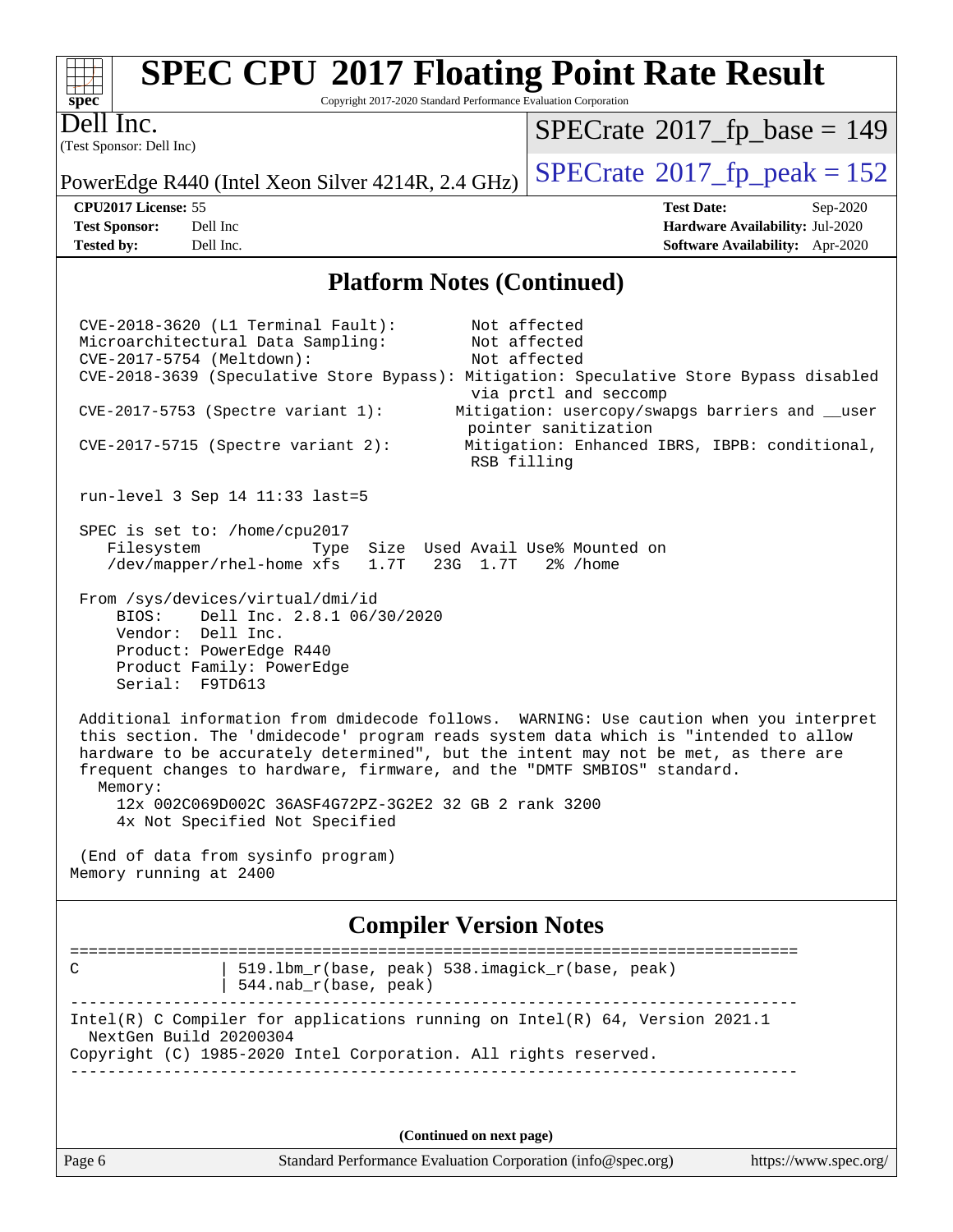

Copyright 2017-2020 Standard Performance Evaluation Corporation

(Test Sponsor: Dell Inc) Dell Inc.

 $SPECrate$ <sup>®</sup>[2017\\_fp\\_base =](http://www.spec.org/auto/cpu2017/Docs/result-fields.html#SPECrate2017fpbase) 149

PowerEdge R440 (Intel Xeon Silver 4214R, 2.4 GHz)  $\left|$  [SPECrate](http://www.spec.org/auto/cpu2017/Docs/result-fields.html#SPECrate2017fppeak)®[2017\\_fp\\_peak = 1](http://www.spec.org/auto/cpu2017/Docs/result-fields.html#SPECrate2017fppeak)52

**[CPU2017 License:](http://www.spec.org/auto/cpu2017/Docs/result-fields.html#CPU2017License)** 55 **[Test Date:](http://www.spec.org/auto/cpu2017/Docs/result-fields.html#TestDate)** Sep-2020 **[Test Sponsor:](http://www.spec.org/auto/cpu2017/Docs/result-fields.html#TestSponsor)** Dell Inc **[Hardware Availability:](http://www.spec.org/auto/cpu2017/Docs/result-fields.html#HardwareAvailability)** Jul-2020 **[Tested by:](http://www.spec.org/auto/cpu2017/Docs/result-fields.html#Testedby)** Dell Inc. **[Software Availability:](http://www.spec.org/auto/cpu2017/Docs/result-fields.html#SoftwareAvailability)** Apr-2020

### **[Compiler Version Notes \(Continued\)](http://www.spec.org/auto/cpu2017/Docs/result-fields.html#CompilerVersionNotes)**

| $C++$       | 508.namd_r(base, peak) 510.parest_r(base, peak)                                                                                                                                                                                                                                                                                                                          |
|-------------|--------------------------------------------------------------------------------------------------------------------------------------------------------------------------------------------------------------------------------------------------------------------------------------------------------------------------------------------------------------------------|
|             | Intel(R) $C++$ Compiler for applications running on Intel(R) 64, Version 2021.1<br>NextGen Build 20200304<br>Copyright (C) 1985-2020 Intel Corporation. All rights reserved.                                                                                                                                                                                             |
|             |                                                                                                                                                                                                                                                                                                                                                                          |
|             | C++, C $ 511.povray_r(base) 526.blender_r(base, peak)$                                                                                                                                                                                                                                                                                                                   |
|             | Intel(R) C++ Compiler for applications running on Intel(R) 64, Version 2021.1<br>NextGen Build 20200304<br>Copyright (C) 1985-2020 Intel Corporation. All rights reserved.<br>Intel(R) C Compiler for applications running on Intel(R) 64, Version 2021.1<br>NextGen Build 20200304<br>Copyright (C) 1985-2020 Intel Corporation. All rights reserved.                   |
|             | $C++$ , C $\qquad \qquad \vert$ 511.povray_r(peak)                                                                                                                                                                                                                                                                                                                       |
|             | Intel(R) $C++$ Intel(R) 64 Compiler for applications running on Intel(R) 64,<br>Version 19.1.1.217 Build 20200306<br>Copyright (C) 1985-2020 Intel Corporation. All rights reserved.<br>Intel(R) C Intel(R) 64 Compiler for applications running on Intel(R) 64,<br>Version 19.1.1.217 Build 20200306<br>Copyright (C) 1985-2020 Intel Corporation. All rights reserved. |
|             | C++, C $\vert$ 511.povray_r(base) 526.blender_r(base, peak)                                                                                                                                                                                                                                                                                                              |
|             | Intel(R) $C++$ Compiler for applications running on Intel(R) 64, Version 2021.1<br>NextGen Build 20200304                                                                                                                                                                                                                                                                |
|             | Copyright (C) 1985-2020 Intel Corporation. All rights reserved.<br>Intel(R) C Compiler for applications running on $Intel(R) 64$ , Version 2021.1<br>NextGen Build 20200304                                                                                                                                                                                              |
|             | Copyright (C) 1985-2020 Intel Corporation. All rights reserved.                                                                                                                                                                                                                                                                                                          |
| $C++$ , $C$ | $511. povray_r (peak)$                                                                                                                                                                                                                                                                                                                                                   |
|             | Intel(R) $C++$ Intel(R) 64 Compiler for applications running on Intel(R) 64,<br>Version 19.1.1.217 Build 20200306<br>Copyright (C) 1985-2020 Intel Corporation. All rights reserved.                                                                                                                                                                                     |
|             | (Continued on next page)                                                                                                                                                                                                                                                                                                                                                 |
| Page 7      | Standard Performance Evaluation Corporation (info@spec.org)<br>https://www.spec.org/                                                                                                                                                                                                                                                                                     |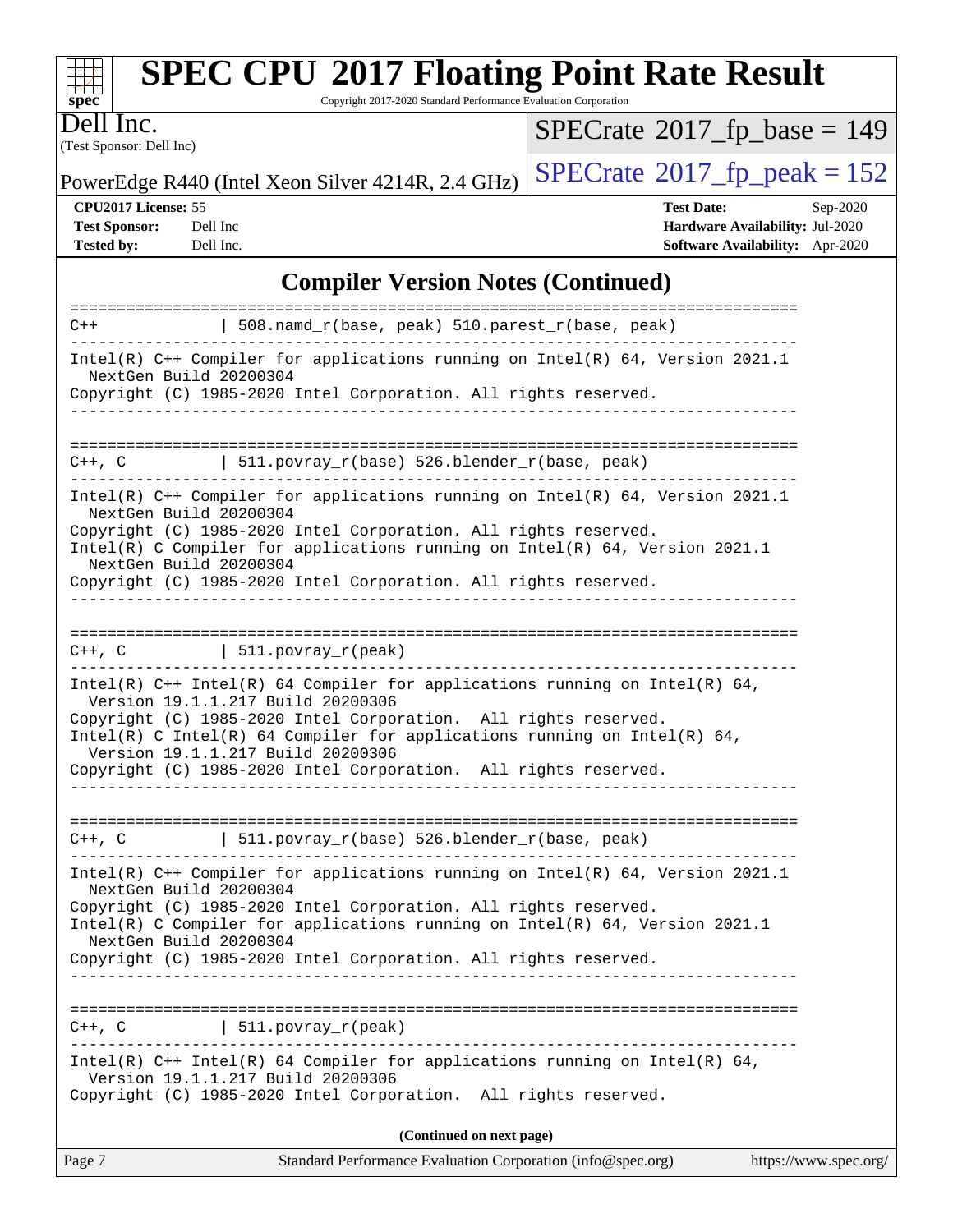

Copyright 2017-2020 Standard Performance Evaluation Corporation

(Test Sponsor: Dell Inc) Dell Inc.

 $SPECrate$ <sup>®</sup>[2017\\_fp\\_base =](http://www.spec.org/auto/cpu2017/Docs/result-fields.html#SPECrate2017fpbase) 149

PowerEdge R440 (Intel Xeon Silver 4214R, 2.4 GHz)  $\left|$  [SPECrate](http://www.spec.org/auto/cpu2017/Docs/result-fields.html#SPECrate2017fppeak)®[2017\\_fp\\_peak = 1](http://www.spec.org/auto/cpu2017/Docs/result-fields.html#SPECrate2017fppeak)52

**[CPU2017 License:](http://www.spec.org/auto/cpu2017/Docs/result-fields.html#CPU2017License)** 55 **[Test Date:](http://www.spec.org/auto/cpu2017/Docs/result-fields.html#TestDate)** Sep-2020 **[Test Sponsor:](http://www.spec.org/auto/cpu2017/Docs/result-fields.html#TestSponsor)** Dell Inc **[Hardware Availability:](http://www.spec.org/auto/cpu2017/Docs/result-fields.html#HardwareAvailability)** Jul-2020 **[Tested by:](http://www.spec.org/auto/cpu2017/Docs/result-fields.html#Testedby)** Dell Inc. **[Software Availability:](http://www.spec.org/auto/cpu2017/Docs/result-fields.html#SoftwareAvailability)** Apr-2020

### **[Compiler Version Notes \(Continued\)](http://www.spec.org/auto/cpu2017/Docs/result-fields.html#CompilerVersionNotes)**

| Intel(R) C Intel(R) 64 Compiler for applications running on Intel(R) 64,<br>Version 19.1.1.217 Build 20200306<br>Copyright (C) 1985-2020 Intel Corporation. All rights reserved.<br>________________                                                                                                                                                                                                                                                                                                                                                  |  |  |  |
|-------------------------------------------------------------------------------------------------------------------------------------------------------------------------------------------------------------------------------------------------------------------------------------------------------------------------------------------------------------------------------------------------------------------------------------------------------------------------------------------------------------------------------------------------------|--|--|--|
| $C++$ , C, Fortran   507.cactuBSSN_r(base, peak)<br>----------------------<br>_______________                                                                                                                                                                                                                                                                                                                                                                                                                                                         |  |  |  |
| Intel(R) C++ Compiler for applications running on Intel(R) 64, Version 2021.1<br>NextGen Build 20200304<br>Copyright (C) 1985-2020 Intel Corporation. All rights reserved.<br>Intel(R) C Compiler for applications running on Intel(R) $64$ , Version 2021.1<br>NextGen Build 20200304<br>Copyright (C) 1985-2020 Intel Corporation. All rights reserved.<br>$Intel(R)$ Fortran Intel(R) 64 Compiler for applications running on Intel(R)<br>64, Version 19.1.1.217 Build 20200306<br>Copyright (C) 1985-2020 Intel Corporation. All rights reserved. |  |  |  |
| 503.bwaves_r(base, peak) 549.fotonik3d_r(base, peak)<br>Fortran<br>$  554$ .roms r(base, peak)                                                                                                                                                                                                                                                                                                                                                                                                                                                        |  |  |  |
| $Intel(R)$ Fortran Intel(R) 64 Compiler for applications running on Intel(R)<br>64, Version 19.1.1.217 Build 20200306<br>Copyright (C) 1985-2020 Intel Corporation. All rights reserved.                                                                                                                                                                                                                                                                                                                                                              |  |  |  |
| Fortran, $C$   521.wrf_r(base) 527.cam4_r(base, peak)                                                                                                                                                                                                                                                                                                                                                                                                                                                                                                 |  |  |  |
| $Intel(R)$ Fortran Intel(R) 64 Compiler for applications running on Intel(R)<br>64, Version 19.1.1.217 Build 20200306<br>Copyright (C) 1985-2020 Intel Corporation. All rights reserved.<br>Intel(R) C Compiler for applications running on $Intel(R) 64$ , Version 2021.1<br>NextGen Build 20200304<br>Copyright (C) 1985-2020 Intel Corporation. All rights reserved.                                                                                                                                                                               |  |  |  |
| Fortran, $C$   521.wrf_r(peak)                                                                                                                                                                                                                                                                                                                                                                                                                                                                                                                        |  |  |  |
| $Intel(R)$ Fortran Intel(R) 64 Compiler for applications running on Intel(R)<br>64, Version 19.1.1.217 Build 20200306<br>Copyright (C) 1985-2020 Intel Corporation. All rights reserved.<br>Intel(R) C Intel(R) 64 Compiler for applications running on Intel(R) 64,<br>Version 19.1.1.217 Build 20200306                                                                                                                                                                                                                                             |  |  |  |
| (Continued on next page)                                                                                                                                                                                                                                                                                                                                                                                                                                                                                                                              |  |  |  |

Page 8 Standard Performance Evaluation Corporation [\(info@spec.org\)](mailto:info@spec.org) <https://www.spec.org/>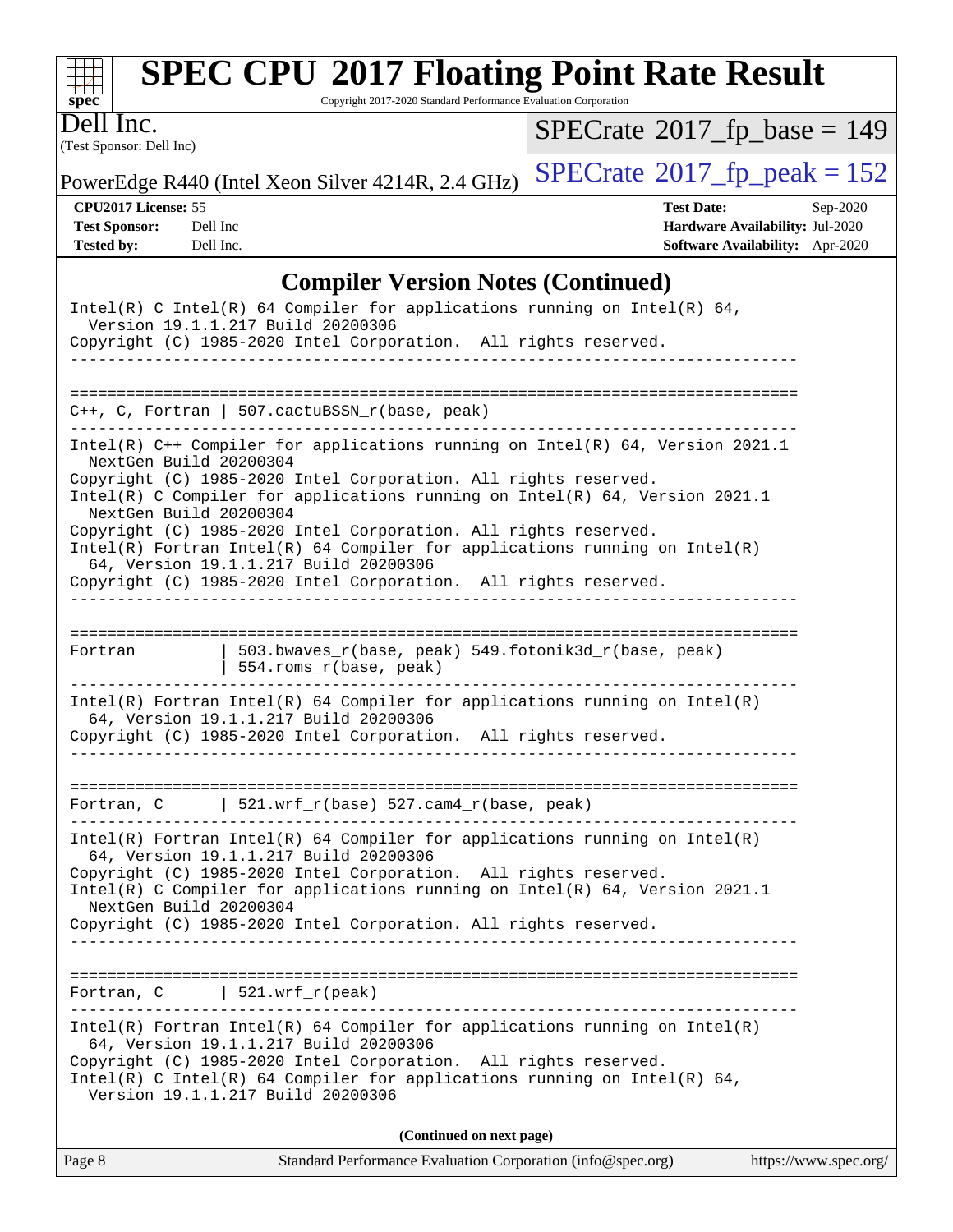| spec <sup>®</sup><br>Copyright 2017-2020 Standard Performance Evaluation Corporation<br>Dell Inc.                                                                                                                                                                                                                                                                  | $SPECrate^{\circledcirc}2017$ fp base = 149                        |
|--------------------------------------------------------------------------------------------------------------------------------------------------------------------------------------------------------------------------------------------------------------------------------------------------------------------------------------------------------------------|--------------------------------------------------------------------|
| (Test Sponsor: Dell Inc)                                                                                                                                                                                                                                                                                                                                           |                                                                    |
| PowerEdge R440 (Intel Xeon Silver 4214R, 2.4 GHz)                                                                                                                                                                                                                                                                                                                  | $SPECTate$ <sup>®</sup> 2017_fp_peak = 152                         |
| CPU2017 License: 55                                                                                                                                                                                                                                                                                                                                                | <b>Test Date:</b><br>Sep-2020                                      |
| <b>Test Sponsor:</b><br>Dell Inc<br><b>Tested by:</b><br>Dell Inc.                                                                                                                                                                                                                                                                                                 | Hardware Availability: Jul-2020<br>Software Availability: Apr-2020 |
| <b>Compiler Version Notes (Continued)</b><br>Copyright (C) 1985-2020 Intel Corporation. All rights reserved.<br>  521.wrf_r(base) 527.cam4_r(base, peak)<br>Fortran, C                                                                                                                                                                                             |                                                                    |
| Intel(R) Fortran Intel(R) 64 Compiler for applications running on Intel(R)<br>64, Version 19.1.1.217 Build 20200306<br>Copyright (C) 1985-2020 Intel Corporation. All rights reserved.<br>Intel(R) C Compiler for applications running on Intel(R) 64, Version 2021.1<br>NextGen Build 20200304<br>Copyright (C) 1985-2020 Intel Corporation. All rights reserved. |                                                                    |
| Fortran, $C$   521.wrf $r(\text{peak})$                                                                                                                                                                                                                                                                                                                            |                                                                    |
| $Intel(R)$ Fortran Intel(R) 64 Compiler for applications running on Intel(R)<br>64, Version 19.1.1.217 Build 20200306                                                                                                                                                                                                                                              |                                                                    |

 64, Version 19.1.1.217 Build 20200306 Copyright (C) 1985-2020 Intel Corporation. All rights reserved. Intel(R) C Intel(R) 64 Compiler for applications running on Intel(R)  $64$ , Version 19.1.1.217 Build 20200306 Copyright (C) 1985-2020 Intel Corporation. All rights reserved.

### ------------------------------------------------------------------------------

### **[Base Compiler Invocation](http://www.spec.org/auto/cpu2017/Docs/result-fields.html#BaseCompilerInvocation)**

[C benchmarks](http://www.spec.org/auto/cpu2017/Docs/result-fields.html#Cbenchmarks): [icc](http://www.spec.org/cpu2017/results/res2020q4/cpu2017-20200928-24076.flags.html#user_CCbase_intel_icc_66fc1ee009f7361af1fbd72ca7dcefbb700085f36577c54f309893dd4ec40d12360134090235512931783d35fd58c0460139e722d5067c5574d8eaf2b3e37e92)

[C++ benchmarks:](http://www.spec.org/auto/cpu2017/Docs/result-fields.html#CXXbenchmarks) [icpc](http://www.spec.org/cpu2017/results/res2020q4/cpu2017-20200928-24076.flags.html#user_CXXbase_intel_icpc_c510b6838c7f56d33e37e94d029a35b4a7bccf4766a728ee175e80a419847e808290a9b78be685c44ab727ea267ec2f070ec5dc83b407c0218cded6866a35d07)

[Fortran benchmarks](http://www.spec.org/auto/cpu2017/Docs/result-fields.html#Fortranbenchmarks): [ifort](http://www.spec.org/cpu2017/results/res2020q4/cpu2017-20200928-24076.flags.html#user_FCbase_intel_ifort_8111460550e3ca792625aed983ce982f94888b8b503583aa7ba2b8303487b4d8a21a13e7191a45c5fd58ff318f48f9492884d4413fa793fd88dd292cad7027ca)

[Benchmarks using both Fortran and C](http://www.spec.org/auto/cpu2017/Docs/result-fields.html#BenchmarksusingbothFortranandC): [ifort](http://www.spec.org/cpu2017/results/res2020q4/cpu2017-20200928-24076.flags.html#user_CC_FCbase_intel_ifort_8111460550e3ca792625aed983ce982f94888b8b503583aa7ba2b8303487b4d8a21a13e7191a45c5fd58ff318f48f9492884d4413fa793fd88dd292cad7027ca) [icc](http://www.spec.org/cpu2017/results/res2020q4/cpu2017-20200928-24076.flags.html#user_CC_FCbase_intel_icc_66fc1ee009f7361af1fbd72ca7dcefbb700085f36577c54f309893dd4ec40d12360134090235512931783d35fd58c0460139e722d5067c5574d8eaf2b3e37e92)

[Benchmarks using both C and C++](http://www.spec.org/auto/cpu2017/Docs/result-fields.html#BenchmarksusingbothCandCXX): [icpc](http://www.spec.org/cpu2017/results/res2020q4/cpu2017-20200928-24076.flags.html#user_CC_CXXbase_intel_icpc_c510b6838c7f56d33e37e94d029a35b4a7bccf4766a728ee175e80a419847e808290a9b78be685c44ab727ea267ec2f070ec5dc83b407c0218cded6866a35d07) [icc](http://www.spec.org/cpu2017/results/res2020q4/cpu2017-20200928-24076.flags.html#user_CC_CXXbase_intel_icc_66fc1ee009f7361af1fbd72ca7dcefbb700085f36577c54f309893dd4ec40d12360134090235512931783d35fd58c0460139e722d5067c5574d8eaf2b3e37e92)

[Benchmarks using Fortran, C, and C++:](http://www.spec.org/auto/cpu2017/Docs/result-fields.html#BenchmarksusingFortranCandCXX) [icpc](http://www.spec.org/cpu2017/results/res2020q4/cpu2017-20200928-24076.flags.html#user_CC_CXX_FCbase_intel_icpc_c510b6838c7f56d33e37e94d029a35b4a7bccf4766a728ee175e80a419847e808290a9b78be685c44ab727ea267ec2f070ec5dc83b407c0218cded6866a35d07) [icc](http://www.spec.org/cpu2017/results/res2020q4/cpu2017-20200928-24076.flags.html#user_CC_CXX_FCbase_intel_icc_66fc1ee009f7361af1fbd72ca7dcefbb700085f36577c54f309893dd4ec40d12360134090235512931783d35fd58c0460139e722d5067c5574d8eaf2b3e37e92) [ifort](http://www.spec.org/cpu2017/results/res2020q4/cpu2017-20200928-24076.flags.html#user_CC_CXX_FCbase_intel_ifort_8111460550e3ca792625aed983ce982f94888b8b503583aa7ba2b8303487b4d8a21a13e7191a45c5fd58ff318f48f9492884d4413fa793fd88dd292cad7027ca)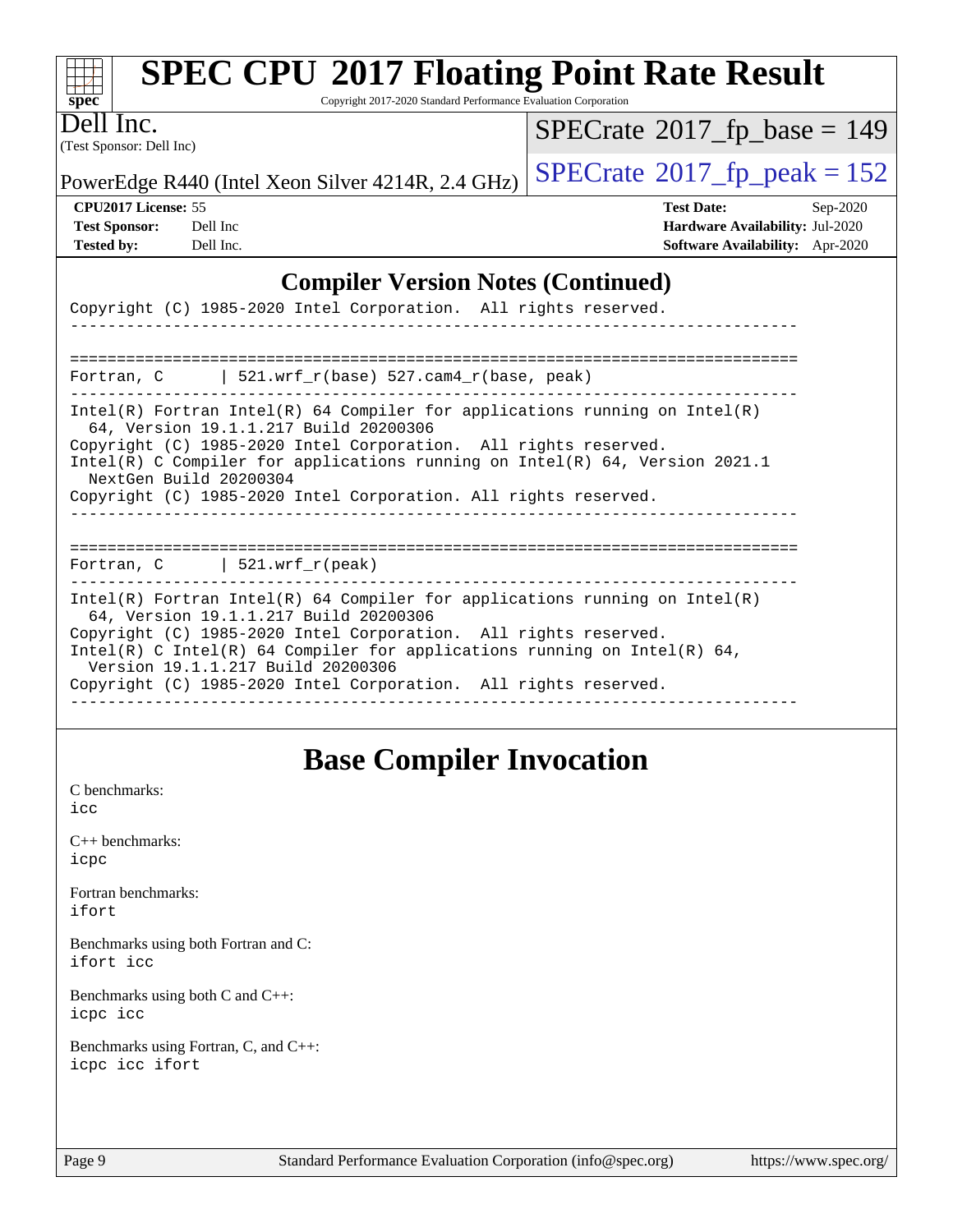

Copyright 2017-2020 Standard Performance Evaluation Corporation

Dell Inc.

(Test Sponsor: Dell Inc)

 $SPECrate$ <sup>®</sup>[2017\\_fp\\_base =](http://www.spec.org/auto/cpu2017/Docs/result-fields.html#SPECrate2017fpbase) 149

PowerEdge R440 (Intel Xeon Silver 4214R, 2.4 GHz)  $\left|$  [SPECrate](http://www.spec.org/auto/cpu2017/Docs/result-fields.html#SPECrate2017fppeak)<sup>®</sup>[2017\\_fp\\_peak = 1](http://www.spec.org/auto/cpu2017/Docs/result-fields.html#SPECrate2017fppeak)52

**[CPU2017 License:](http://www.spec.org/auto/cpu2017/Docs/result-fields.html#CPU2017License)** 55 **[Test Date:](http://www.spec.org/auto/cpu2017/Docs/result-fields.html#TestDate)** Sep-2020 **[Test Sponsor:](http://www.spec.org/auto/cpu2017/Docs/result-fields.html#TestSponsor)** Dell Inc **[Hardware Availability:](http://www.spec.org/auto/cpu2017/Docs/result-fields.html#HardwareAvailability)** Jul-2020 **[Tested by:](http://www.spec.org/auto/cpu2017/Docs/result-fields.html#Testedby)** Dell Inc. **[Software Availability:](http://www.spec.org/auto/cpu2017/Docs/result-fields.html#SoftwareAvailability)** Apr-2020

### **[Base Portability Flags](http://www.spec.org/auto/cpu2017/Docs/result-fields.html#BasePortabilityFlags)**

 503.bwaves\_r: [-DSPEC\\_LP64](http://www.spec.org/cpu2017/results/res2020q4/cpu2017-20200928-24076.flags.html#suite_basePORTABILITY503_bwaves_r_DSPEC_LP64) 507.cactuBSSN\_r: [-DSPEC\\_LP64](http://www.spec.org/cpu2017/results/res2020q4/cpu2017-20200928-24076.flags.html#suite_basePORTABILITY507_cactuBSSN_r_DSPEC_LP64) 508.namd\_r: [-DSPEC\\_LP64](http://www.spec.org/cpu2017/results/res2020q4/cpu2017-20200928-24076.flags.html#suite_basePORTABILITY508_namd_r_DSPEC_LP64) 510.parest\_r: [-DSPEC\\_LP64](http://www.spec.org/cpu2017/results/res2020q4/cpu2017-20200928-24076.flags.html#suite_basePORTABILITY510_parest_r_DSPEC_LP64) 511.povray\_r: [-DSPEC\\_LP64](http://www.spec.org/cpu2017/results/res2020q4/cpu2017-20200928-24076.flags.html#suite_basePORTABILITY511_povray_r_DSPEC_LP64) 519.lbm\_r: [-DSPEC\\_LP64](http://www.spec.org/cpu2017/results/res2020q4/cpu2017-20200928-24076.flags.html#suite_basePORTABILITY519_lbm_r_DSPEC_LP64) 521.wrf\_r: [-DSPEC\\_LP64](http://www.spec.org/cpu2017/results/res2020q4/cpu2017-20200928-24076.flags.html#suite_basePORTABILITY521_wrf_r_DSPEC_LP64) [-DSPEC\\_CASE\\_FLAG](http://www.spec.org/cpu2017/results/res2020q4/cpu2017-20200928-24076.flags.html#b521.wrf_r_baseCPORTABILITY_DSPEC_CASE_FLAG) [-convert big\\_endian](http://www.spec.org/cpu2017/results/res2020q4/cpu2017-20200928-24076.flags.html#user_baseFPORTABILITY521_wrf_r_convert_big_endian_c3194028bc08c63ac5d04de18c48ce6d347e4e562e8892b8bdbdc0214820426deb8554edfa529a3fb25a586e65a3d812c835984020483e7e73212c4d31a38223) 526.blender\_r: [-DSPEC\\_LP64](http://www.spec.org/cpu2017/results/res2020q4/cpu2017-20200928-24076.flags.html#suite_basePORTABILITY526_blender_r_DSPEC_LP64) [-DSPEC\\_LINUX](http://www.spec.org/cpu2017/results/res2020q4/cpu2017-20200928-24076.flags.html#b526.blender_r_baseCPORTABILITY_DSPEC_LINUX) [-funsigned-char](http://www.spec.org/cpu2017/results/res2020q4/cpu2017-20200928-24076.flags.html#user_baseCPORTABILITY526_blender_r_force_uchar_40c60f00ab013830e2dd6774aeded3ff59883ba5a1fc5fc14077f794d777847726e2a5858cbc7672e36e1b067e7e5c1d9a74f7176df07886a243d7cc18edfe67) 527.cam4\_r: [-DSPEC\\_LP64](http://www.spec.org/cpu2017/results/res2020q4/cpu2017-20200928-24076.flags.html#suite_basePORTABILITY527_cam4_r_DSPEC_LP64) [-DSPEC\\_CASE\\_FLAG](http://www.spec.org/cpu2017/results/res2020q4/cpu2017-20200928-24076.flags.html#b527.cam4_r_baseCPORTABILITY_DSPEC_CASE_FLAG) 538.imagick\_r: [-DSPEC\\_LP64](http://www.spec.org/cpu2017/results/res2020q4/cpu2017-20200928-24076.flags.html#suite_basePORTABILITY538_imagick_r_DSPEC_LP64) 544.nab\_r: [-DSPEC\\_LP64](http://www.spec.org/cpu2017/results/res2020q4/cpu2017-20200928-24076.flags.html#suite_basePORTABILITY544_nab_r_DSPEC_LP64) 549.fotonik3d\_r: [-DSPEC\\_LP64](http://www.spec.org/cpu2017/results/res2020q4/cpu2017-20200928-24076.flags.html#suite_basePORTABILITY549_fotonik3d_r_DSPEC_LP64) 554.roms\_r: [-DSPEC\\_LP64](http://www.spec.org/cpu2017/results/res2020q4/cpu2017-20200928-24076.flags.html#suite_basePORTABILITY554_roms_r_DSPEC_LP64)

**[Base Optimization Flags](http://www.spec.org/auto/cpu2017/Docs/result-fields.html#BaseOptimizationFlags)**

### [C benchmarks](http://www.spec.org/auto/cpu2017/Docs/result-fields.html#Cbenchmarks):

[-m64](http://www.spec.org/cpu2017/results/res2020q4/cpu2017-20200928-24076.flags.html#user_CCbase_m64-icc) [-qnextgen](http://www.spec.org/cpu2017/results/res2020q4/cpu2017-20200928-24076.flags.html#user_CCbase_f-qnextgen) [-std=c11](http://www.spec.org/cpu2017/results/res2020q4/cpu2017-20200928-24076.flags.html#user_CCbase_std-icc-std_0e1c27790398a4642dfca32ffe6c27b5796f9c2d2676156f2e42c9c44eaad0c049b1cdb667a270c34d979996257aeb8fc440bfb01818dbc9357bd9d174cb8524) [-Wl,-plugin-opt=-x86-branches-within-32B-boundaries](http://www.spec.org/cpu2017/results/res2020q4/cpu2017-20200928-24076.flags.html#user_CCbase_f-x86-branches-within-32B-boundaries_0098b4e4317ae60947b7b728078a624952a08ac37a3c797dfb4ffeb399e0c61a9dd0f2f44ce917e9361fb9076ccb15e7824594512dd315205382d84209e912f3) [-Wl,-z,muldefs](http://www.spec.org/cpu2017/results/res2020q4/cpu2017-20200928-24076.flags.html#user_CCbase_link_force_multiple1_b4cbdb97b34bdee9ceefcfe54f4c8ea74255f0b02a4b23e853cdb0e18eb4525ac79b5a88067c842dd0ee6996c24547a27a4b99331201badda8798ef8a743f577) [-fuse-ld=gold](http://www.spec.org/cpu2017/results/res2020q4/cpu2017-20200928-24076.flags.html#user_CCbase_f-fuse-ld_920b3586e2b8c6e0748b9c84fa9b744736ba725a32cab14ad8f3d4ad28eecb2f59d1144823d2e17006539a88734fe1fc08fc3035f7676166309105a78aaabc32) [-xCORE-AVX2](http://www.spec.org/cpu2017/results/res2020q4/cpu2017-20200928-24076.flags.html#user_CCbase_f-xCORE-AVX2) [-Ofast](http://www.spec.org/cpu2017/results/res2020q4/cpu2017-20200928-24076.flags.html#user_CCbase_f-Ofast) [-ffast-math](http://www.spec.org/cpu2017/results/res2020q4/cpu2017-20200928-24076.flags.html#user_CCbase_f-ffast-math) [-flto](http://www.spec.org/cpu2017/results/res2020q4/cpu2017-20200928-24076.flags.html#user_CCbase_f-flto) [-mfpmath=sse](http://www.spec.org/cpu2017/results/res2020q4/cpu2017-20200928-24076.flags.html#user_CCbase_f-mfpmath_70eb8fac26bde974f8ab713bc9086c5621c0b8d2f6c86f38af0bd7062540daf19db5f3a066d8c6684be05d84c9b6322eb3b5be6619d967835195b93d6c02afa1) [-funroll-loops](http://www.spec.org/cpu2017/results/res2020q4/cpu2017-20200928-24076.flags.html#user_CCbase_f-funroll-loops) [-qopt-mem-layout-trans=4](http://www.spec.org/cpu2017/results/res2020q4/cpu2017-20200928-24076.flags.html#user_CCbase_f-qopt-mem-layout-trans_fa39e755916c150a61361b7846f310bcdf6f04e385ef281cadf3647acec3f0ae266d1a1d22d972a7087a248fd4e6ca390a3634700869573d231a252c784941a8) [-L/usr/local/jemalloc64-5.0.1/lib](http://www.spec.org/cpu2017/results/res2020q4/cpu2017-20200928-24076.flags.html#user_CCbase_jemalloc_link_path64_1_cc289568b1a6c0fd3b62c91b824c27fcb5af5e8098e6ad028160d21144ef1b8aef3170d2acf0bee98a8da324cfe4f67d0a3d0c4cc4673d993d694dc2a0df248b) [-ljemalloc](http://www.spec.org/cpu2017/results/res2020q4/cpu2017-20200928-24076.flags.html#user_CCbase_jemalloc_link_lib_d1249b907c500fa1c0672f44f562e3d0f79738ae9e3c4a9c376d49f265a04b9c99b167ecedbf6711b3085be911c67ff61f150a17b3472be731631ba4d0471706)

[C++ benchmarks:](http://www.spec.org/auto/cpu2017/Docs/result-fields.html#CXXbenchmarks)

[-m64](http://www.spec.org/cpu2017/results/res2020q4/cpu2017-20200928-24076.flags.html#user_CXXbase_m64-icc) [-qnextgen](http://www.spec.org/cpu2017/results/res2020q4/cpu2017-20200928-24076.flags.html#user_CXXbase_f-qnextgen) [-Wl,-plugin-opt=-x86-branches-within-32B-boundaries](http://www.spec.org/cpu2017/results/res2020q4/cpu2017-20200928-24076.flags.html#user_CXXbase_f-x86-branches-within-32B-boundaries_0098b4e4317ae60947b7b728078a624952a08ac37a3c797dfb4ffeb399e0c61a9dd0f2f44ce917e9361fb9076ccb15e7824594512dd315205382d84209e912f3) [-Wl,-z,muldefs](http://www.spec.org/cpu2017/results/res2020q4/cpu2017-20200928-24076.flags.html#user_CXXbase_link_force_multiple1_b4cbdb97b34bdee9ceefcfe54f4c8ea74255f0b02a4b23e853cdb0e18eb4525ac79b5a88067c842dd0ee6996c24547a27a4b99331201badda8798ef8a743f577) [-fuse-ld=gold](http://www.spec.org/cpu2017/results/res2020q4/cpu2017-20200928-24076.flags.html#user_CXXbase_f-fuse-ld_920b3586e2b8c6e0748b9c84fa9b744736ba725a32cab14ad8f3d4ad28eecb2f59d1144823d2e17006539a88734fe1fc08fc3035f7676166309105a78aaabc32) [-xCORE-AVX2](http://www.spec.org/cpu2017/results/res2020q4/cpu2017-20200928-24076.flags.html#user_CXXbase_f-xCORE-AVX2) [-Ofast](http://www.spec.org/cpu2017/results/res2020q4/cpu2017-20200928-24076.flags.html#user_CXXbase_f-Ofast) [-ffast-math](http://www.spec.org/cpu2017/results/res2020q4/cpu2017-20200928-24076.flags.html#user_CXXbase_f-ffast-math) [-flto](http://www.spec.org/cpu2017/results/res2020q4/cpu2017-20200928-24076.flags.html#user_CXXbase_f-flto) [-mfpmath=sse](http://www.spec.org/cpu2017/results/res2020q4/cpu2017-20200928-24076.flags.html#user_CXXbase_f-mfpmath_70eb8fac26bde974f8ab713bc9086c5621c0b8d2f6c86f38af0bd7062540daf19db5f3a066d8c6684be05d84c9b6322eb3b5be6619d967835195b93d6c02afa1) [-funroll-loops](http://www.spec.org/cpu2017/results/res2020q4/cpu2017-20200928-24076.flags.html#user_CXXbase_f-funroll-loops) [-qopt-mem-layout-trans=4](http://www.spec.org/cpu2017/results/res2020q4/cpu2017-20200928-24076.flags.html#user_CXXbase_f-qopt-mem-layout-trans_fa39e755916c150a61361b7846f310bcdf6f04e385ef281cadf3647acec3f0ae266d1a1d22d972a7087a248fd4e6ca390a3634700869573d231a252c784941a8) [-L/usr/local/jemalloc64-5.0.1/lib](http://www.spec.org/cpu2017/results/res2020q4/cpu2017-20200928-24076.flags.html#user_CXXbase_jemalloc_link_path64_1_cc289568b1a6c0fd3b62c91b824c27fcb5af5e8098e6ad028160d21144ef1b8aef3170d2acf0bee98a8da324cfe4f67d0a3d0c4cc4673d993d694dc2a0df248b) [-ljemalloc](http://www.spec.org/cpu2017/results/res2020q4/cpu2017-20200928-24076.flags.html#user_CXXbase_jemalloc_link_lib_d1249b907c500fa1c0672f44f562e3d0f79738ae9e3c4a9c376d49f265a04b9c99b167ecedbf6711b3085be911c67ff61f150a17b3472be731631ba4d0471706)

[Fortran benchmarks](http://www.spec.org/auto/cpu2017/Docs/result-fields.html#Fortranbenchmarks):

[-m64](http://www.spec.org/cpu2017/results/res2020q4/cpu2017-20200928-24076.flags.html#user_FCbase_m64-icc) [-Wl,-plugin-opt=-x86-branches-within-32B-boundaries](http://www.spec.org/cpu2017/results/res2020q4/cpu2017-20200928-24076.flags.html#user_FCbase_f-x86-branches-within-32B-boundaries_0098b4e4317ae60947b7b728078a624952a08ac37a3c797dfb4ffeb399e0c61a9dd0f2f44ce917e9361fb9076ccb15e7824594512dd315205382d84209e912f3) [-Wl,-z,muldefs](http://www.spec.org/cpu2017/results/res2020q4/cpu2017-20200928-24076.flags.html#user_FCbase_link_force_multiple1_b4cbdb97b34bdee9ceefcfe54f4c8ea74255f0b02a4b23e853cdb0e18eb4525ac79b5a88067c842dd0ee6996c24547a27a4b99331201badda8798ef8a743f577) [-fuse-ld=gold](http://www.spec.org/cpu2017/results/res2020q4/cpu2017-20200928-24076.flags.html#user_FCbase_f-fuse-ld_920b3586e2b8c6e0748b9c84fa9b744736ba725a32cab14ad8f3d4ad28eecb2f59d1144823d2e17006539a88734fe1fc08fc3035f7676166309105a78aaabc32) [-xCORE-AVX2](http://www.spec.org/cpu2017/results/res2020q4/cpu2017-20200928-24076.flags.html#user_FCbase_f-xCORE-AVX2) [-O3](http://www.spec.org/cpu2017/results/res2020q4/cpu2017-20200928-24076.flags.html#user_FCbase_f-O3) [-ipo](http://www.spec.org/cpu2017/results/res2020q4/cpu2017-20200928-24076.flags.html#user_FCbase_f-ipo) [-no-prec-div](http://www.spec.org/cpu2017/results/res2020q4/cpu2017-20200928-24076.flags.html#user_FCbase_f-no-prec-div) [-qopt-prefetch](http://www.spec.org/cpu2017/results/res2020q4/cpu2017-20200928-24076.flags.html#user_FCbase_f-qopt-prefetch) [-ffinite-math-only](http://www.spec.org/cpu2017/results/res2020q4/cpu2017-20200928-24076.flags.html#user_FCbase_f_finite_math_only_cb91587bd2077682c4b38af759c288ed7c732db004271a9512da14a4f8007909a5f1427ecbf1a0fb78ff2a814402c6114ac565ca162485bbcae155b5e4258871) [-qopt-multiple-gather-scatter-by-shuffles](http://www.spec.org/cpu2017/results/res2020q4/cpu2017-20200928-24076.flags.html#user_FCbase_f-qopt-multiple-gather-scatter-by-shuffles) [-qopt-mem-layout-trans=4](http://www.spec.org/cpu2017/results/res2020q4/cpu2017-20200928-24076.flags.html#user_FCbase_f-qopt-mem-layout-trans_fa39e755916c150a61361b7846f310bcdf6f04e385ef281cadf3647acec3f0ae266d1a1d22d972a7087a248fd4e6ca390a3634700869573d231a252c784941a8) [-nostandard-realloc-lhs](http://www.spec.org/cpu2017/results/res2020q4/cpu2017-20200928-24076.flags.html#user_FCbase_f_2003_std_realloc_82b4557e90729c0f113870c07e44d33d6f5a304b4f63d4c15d2d0f1fab99f5daaed73bdb9275d9ae411527f28b936061aa8b9c8f2d63842963b95c9dd6426b8a) [-align array32byte](http://www.spec.org/cpu2017/results/res2020q4/cpu2017-20200928-24076.flags.html#user_FCbase_align_array32byte_b982fe038af199962ba9a80c053b8342c548c85b40b8e86eb3cc33dee0d7986a4af373ac2d51c3f7cf710a18d62fdce2948f201cd044323541f22fc0fffc51b6) [-auto](http://www.spec.org/cpu2017/results/res2020q4/cpu2017-20200928-24076.flags.html#user_FCbase_f-auto) [-mbranches-within-32B-boundaries](http://www.spec.org/cpu2017/results/res2020q4/cpu2017-20200928-24076.flags.html#user_FCbase_f-mbranches-within-32B-boundaries) [-L/usr/local/jemalloc64-5.0.1/lib](http://www.spec.org/cpu2017/results/res2020q4/cpu2017-20200928-24076.flags.html#user_FCbase_jemalloc_link_path64_1_cc289568b1a6c0fd3b62c91b824c27fcb5af5e8098e6ad028160d21144ef1b8aef3170d2acf0bee98a8da324cfe4f67d0a3d0c4cc4673d993d694dc2a0df248b) [-ljemalloc](http://www.spec.org/cpu2017/results/res2020q4/cpu2017-20200928-24076.flags.html#user_FCbase_jemalloc_link_lib_d1249b907c500fa1c0672f44f562e3d0f79738ae9e3c4a9c376d49f265a04b9c99b167ecedbf6711b3085be911c67ff61f150a17b3472be731631ba4d0471706)

[Benchmarks using both Fortran and C](http://www.spec.org/auto/cpu2017/Docs/result-fields.html#BenchmarksusingbothFortranandC):

```
-m64 -qnextgen -std=c11
-Wl,-plugin-opt=-x86-branches-within-32B-boundaries -Wl,-z,muldefs
-fuse-ld=gold -xCORE-AVX2 -Ofast -ffast-math -flto -mfpmath=sse
-funroll-loops -qopt-mem-layout-trans=4 -O3 -ipo -no-prec-div
-qopt-prefetch -ffinite-math-only
-qopt-multiple-gather-scatter-by-shuffles -nostandard-realloc-lhs
```
**(Continued on next page)**

| Page 10 | Standard Performance Evaluation Corporation (info@spec.org) | https://www.spec.org/ |
|---------|-------------------------------------------------------------|-----------------------|
|---------|-------------------------------------------------------------|-----------------------|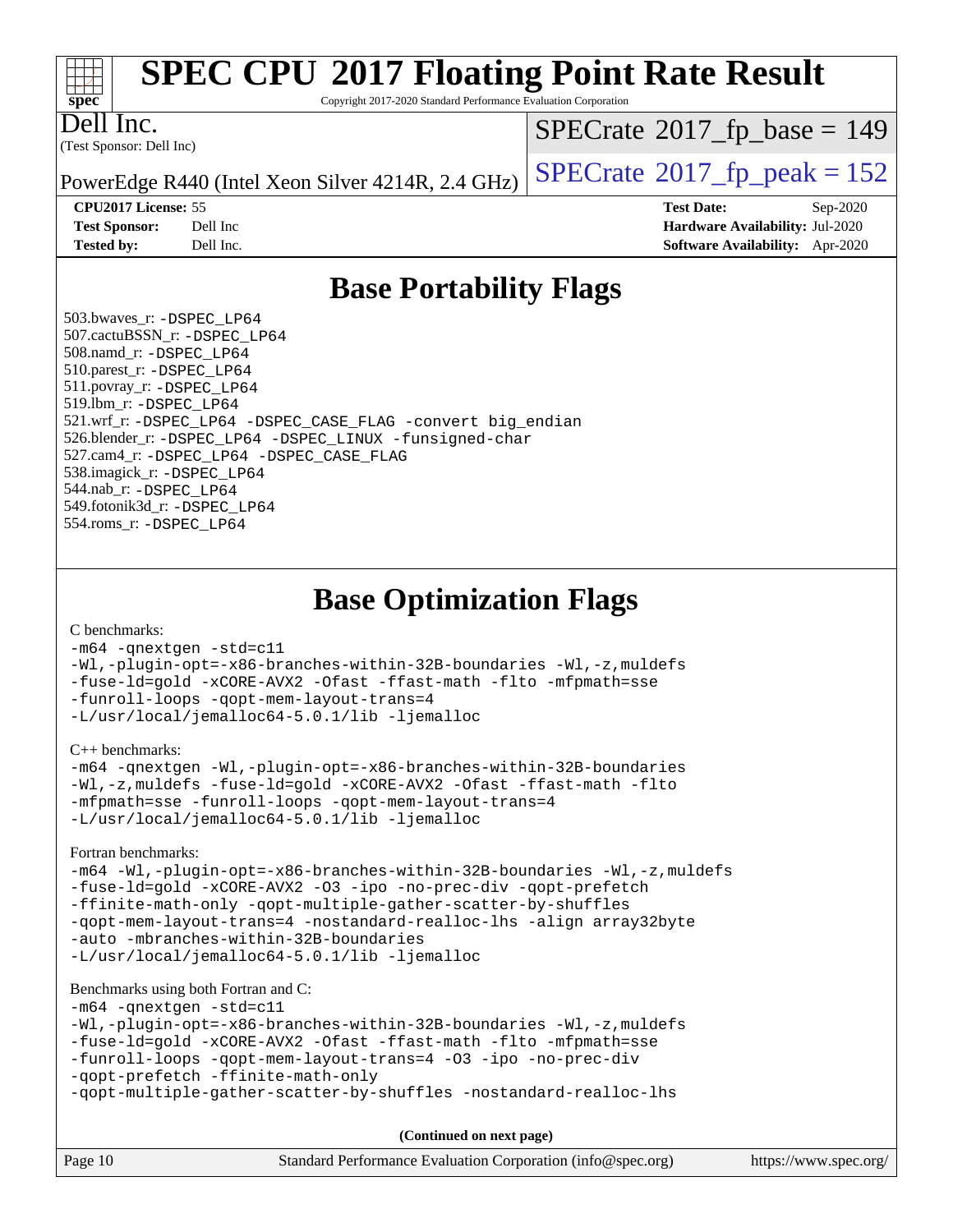

Copyright 2017-2020 Standard Performance Evaluation Corporation

Dell Inc.

(Test Sponsor: Dell Inc)

 $SPECTate$ <sup>®</sup>[2017\\_fp\\_base =](http://www.spec.org/auto/cpu2017/Docs/result-fields.html#SPECrate2017fpbase) 149

PowerEdge R440 (Intel Xeon Silver 4214R, 2.4 GHz)  $\left|$  [SPECrate](http://www.spec.org/auto/cpu2017/Docs/result-fields.html#SPECrate2017fppeak)<sup>®</sup>[2017\\_fp\\_peak = 1](http://www.spec.org/auto/cpu2017/Docs/result-fields.html#SPECrate2017fppeak)52

**[CPU2017 License:](http://www.spec.org/auto/cpu2017/Docs/result-fields.html#CPU2017License)** 55 **[Test Date:](http://www.spec.org/auto/cpu2017/Docs/result-fields.html#TestDate)** Sep-2020 **[Test Sponsor:](http://www.spec.org/auto/cpu2017/Docs/result-fields.html#TestSponsor)** Dell Inc **[Hardware Availability:](http://www.spec.org/auto/cpu2017/Docs/result-fields.html#HardwareAvailability)** Jul-2020 **[Tested by:](http://www.spec.org/auto/cpu2017/Docs/result-fields.html#Testedby)** Dell Inc. **[Software Availability:](http://www.spec.org/auto/cpu2017/Docs/result-fields.html#SoftwareAvailability)** Apr-2020

## **[Base Optimization Flags \(Continued\)](http://www.spec.org/auto/cpu2017/Docs/result-fields.html#BaseOptimizationFlags)**

[Benchmarks using both Fortran and C](http://www.spec.org/auto/cpu2017/Docs/result-fields.html#BenchmarksusingbothFortranandC) (continued): [-align array32byte](http://www.spec.org/cpu2017/results/res2020q4/cpu2017-20200928-24076.flags.html#user_CC_FCbase_align_array32byte_b982fe038af199962ba9a80c053b8342c548c85b40b8e86eb3cc33dee0d7986a4af373ac2d51c3f7cf710a18d62fdce2948f201cd044323541f22fc0fffc51b6) [-auto](http://www.spec.org/cpu2017/results/res2020q4/cpu2017-20200928-24076.flags.html#user_CC_FCbase_f-auto) [-mbranches-within-32B-boundaries](http://www.spec.org/cpu2017/results/res2020q4/cpu2017-20200928-24076.flags.html#user_CC_FCbase_f-mbranches-within-32B-boundaries) [-L/usr/local/jemalloc64-5.0.1/lib](http://www.spec.org/cpu2017/results/res2020q4/cpu2017-20200928-24076.flags.html#user_CC_FCbase_jemalloc_link_path64_1_cc289568b1a6c0fd3b62c91b824c27fcb5af5e8098e6ad028160d21144ef1b8aef3170d2acf0bee98a8da324cfe4f67d0a3d0c4cc4673d993d694dc2a0df248b) [-ljemalloc](http://www.spec.org/cpu2017/results/res2020q4/cpu2017-20200928-24076.flags.html#user_CC_FCbase_jemalloc_link_lib_d1249b907c500fa1c0672f44f562e3d0f79738ae9e3c4a9c376d49f265a04b9c99b167ecedbf6711b3085be911c67ff61f150a17b3472be731631ba4d0471706) [Benchmarks using both C and C++](http://www.spec.org/auto/cpu2017/Docs/result-fields.html#BenchmarksusingbothCandCXX): [-m64](http://www.spec.org/cpu2017/results/res2020q4/cpu2017-20200928-24076.flags.html#user_CC_CXXbase_m64-icc) [-qnextgen](http://www.spec.org/cpu2017/results/res2020q4/cpu2017-20200928-24076.flags.html#user_CC_CXXbase_f-qnextgen) [-std=c11](http://www.spec.org/cpu2017/results/res2020q4/cpu2017-20200928-24076.flags.html#user_CC_CXXbase_std-icc-std_0e1c27790398a4642dfca32ffe6c27b5796f9c2d2676156f2e42c9c44eaad0c049b1cdb667a270c34d979996257aeb8fc440bfb01818dbc9357bd9d174cb8524) [-Wl,-plugin-opt=-x86-branches-within-32B-boundaries](http://www.spec.org/cpu2017/results/res2020q4/cpu2017-20200928-24076.flags.html#user_CC_CXXbase_f-x86-branches-within-32B-boundaries_0098b4e4317ae60947b7b728078a624952a08ac37a3c797dfb4ffeb399e0c61a9dd0f2f44ce917e9361fb9076ccb15e7824594512dd315205382d84209e912f3) [-Wl,-z,muldefs](http://www.spec.org/cpu2017/results/res2020q4/cpu2017-20200928-24076.flags.html#user_CC_CXXbase_link_force_multiple1_b4cbdb97b34bdee9ceefcfe54f4c8ea74255f0b02a4b23e853cdb0e18eb4525ac79b5a88067c842dd0ee6996c24547a27a4b99331201badda8798ef8a743f577) [-fuse-ld=gold](http://www.spec.org/cpu2017/results/res2020q4/cpu2017-20200928-24076.flags.html#user_CC_CXXbase_f-fuse-ld_920b3586e2b8c6e0748b9c84fa9b744736ba725a32cab14ad8f3d4ad28eecb2f59d1144823d2e17006539a88734fe1fc08fc3035f7676166309105a78aaabc32) [-xCORE-AVX2](http://www.spec.org/cpu2017/results/res2020q4/cpu2017-20200928-24076.flags.html#user_CC_CXXbase_f-xCORE-AVX2) [-Ofast](http://www.spec.org/cpu2017/results/res2020q4/cpu2017-20200928-24076.flags.html#user_CC_CXXbase_f-Ofast) [-ffast-math](http://www.spec.org/cpu2017/results/res2020q4/cpu2017-20200928-24076.flags.html#user_CC_CXXbase_f-ffast-math) [-flto](http://www.spec.org/cpu2017/results/res2020q4/cpu2017-20200928-24076.flags.html#user_CC_CXXbase_f-flto) [-mfpmath=sse](http://www.spec.org/cpu2017/results/res2020q4/cpu2017-20200928-24076.flags.html#user_CC_CXXbase_f-mfpmath_70eb8fac26bde974f8ab713bc9086c5621c0b8d2f6c86f38af0bd7062540daf19db5f3a066d8c6684be05d84c9b6322eb3b5be6619d967835195b93d6c02afa1) [-funroll-loops](http://www.spec.org/cpu2017/results/res2020q4/cpu2017-20200928-24076.flags.html#user_CC_CXXbase_f-funroll-loops) [-qopt-mem-layout-trans=4](http://www.spec.org/cpu2017/results/res2020q4/cpu2017-20200928-24076.flags.html#user_CC_CXXbase_f-qopt-mem-layout-trans_fa39e755916c150a61361b7846f310bcdf6f04e385ef281cadf3647acec3f0ae266d1a1d22d972a7087a248fd4e6ca390a3634700869573d231a252c784941a8) [-L/usr/local/jemalloc64-5.0.1/lib](http://www.spec.org/cpu2017/results/res2020q4/cpu2017-20200928-24076.flags.html#user_CC_CXXbase_jemalloc_link_path64_1_cc289568b1a6c0fd3b62c91b824c27fcb5af5e8098e6ad028160d21144ef1b8aef3170d2acf0bee98a8da324cfe4f67d0a3d0c4cc4673d993d694dc2a0df248b) [-ljemalloc](http://www.spec.org/cpu2017/results/res2020q4/cpu2017-20200928-24076.flags.html#user_CC_CXXbase_jemalloc_link_lib_d1249b907c500fa1c0672f44f562e3d0f79738ae9e3c4a9c376d49f265a04b9c99b167ecedbf6711b3085be911c67ff61f150a17b3472be731631ba4d0471706)

[Benchmarks using Fortran, C, and C++:](http://www.spec.org/auto/cpu2017/Docs/result-fields.html#BenchmarksusingFortranCandCXX) [-m64](http://www.spec.org/cpu2017/results/res2020q4/cpu2017-20200928-24076.flags.html#user_CC_CXX_FCbase_m64-icc) [-qnextgen](http://www.spec.org/cpu2017/results/res2020q4/cpu2017-20200928-24076.flags.html#user_CC_CXX_FCbase_f-qnextgen) [-std=c11](http://www.spec.org/cpu2017/results/res2020q4/cpu2017-20200928-24076.flags.html#user_CC_CXX_FCbase_std-icc-std_0e1c27790398a4642dfca32ffe6c27b5796f9c2d2676156f2e42c9c44eaad0c049b1cdb667a270c34d979996257aeb8fc440bfb01818dbc9357bd9d174cb8524) [-Wl,-plugin-opt=-x86-branches-within-32B-boundaries](http://www.spec.org/cpu2017/results/res2020q4/cpu2017-20200928-24076.flags.html#user_CC_CXX_FCbase_f-x86-branches-within-32B-boundaries_0098b4e4317ae60947b7b728078a624952a08ac37a3c797dfb4ffeb399e0c61a9dd0f2f44ce917e9361fb9076ccb15e7824594512dd315205382d84209e912f3) [-Wl,-z,muldefs](http://www.spec.org/cpu2017/results/res2020q4/cpu2017-20200928-24076.flags.html#user_CC_CXX_FCbase_link_force_multiple1_b4cbdb97b34bdee9ceefcfe54f4c8ea74255f0b02a4b23e853cdb0e18eb4525ac79b5a88067c842dd0ee6996c24547a27a4b99331201badda8798ef8a743f577) [-fuse-ld=gold](http://www.spec.org/cpu2017/results/res2020q4/cpu2017-20200928-24076.flags.html#user_CC_CXX_FCbase_f-fuse-ld_920b3586e2b8c6e0748b9c84fa9b744736ba725a32cab14ad8f3d4ad28eecb2f59d1144823d2e17006539a88734fe1fc08fc3035f7676166309105a78aaabc32) [-xCORE-AVX2](http://www.spec.org/cpu2017/results/res2020q4/cpu2017-20200928-24076.flags.html#user_CC_CXX_FCbase_f-xCORE-AVX2) [-Ofast](http://www.spec.org/cpu2017/results/res2020q4/cpu2017-20200928-24076.flags.html#user_CC_CXX_FCbase_f-Ofast) [-ffast-math](http://www.spec.org/cpu2017/results/res2020q4/cpu2017-20200928-24076.flags.html#user_CC_CXX_FCbase_f-ffast-math) [-flto](http://www.spec.org/cpu2017/results/res2020q4/cpu2017-20200928-24076.flags.html#user_CC_CXX_FCbase_f-flto) [-mfpmath=sse](http://www.spec.org/cpu2017/results/res2020q4/cpu2017-20200928-24076.flags.html#user_CC_CXX_FCbase_f-mfpmath_70eb8fac26bde974f8ab713bc9086c5621c0b8d2f6c86f38af0bd7062540daf19db5f3a066d8c6684be05d84c9b6322eb3b5be6619d967835195b93d6c02afa1) [-funroll-loops](http://www.spec.org/cpu2017/results/res2020q4/cpu2017-20200928-24076.flags.html#user_CC_CXX_FCbase_f-funroll-loops) [-qopt-mem-layout-trans=4](http://www.spec.org/cpu2017/results/res2020q4/cpu2017-20200928-24076.flags.html#user_CC_CXX_FCbase_f-qopt-mem-layout-trans_fa39e755916c150a61361b7846f310bcdf6f04e385ef281cadf3647acec3f0ae266d1a1d22d972a7087a248fd4e6ca390a3634700869573d231a252c784941a8) [-O3](http://www.spec.org/cpu2017/results/res2020q4/cpu2017-20200928-24076.flags.html#user_CC_CXX_FCbase_f-O3) [-ipo](http://www.spec.org/cpu2017/results/res2020q4/cpu2017-20200928-24076.flags.html#user_CC_CXX_FCbase_f-ipo) [-no-prec-div](http://www.spec.org/cpu2017/results/res2020q4/cpu2017-20200928-24076.flags.html#user_CC_CXX_FCbase_f-no-prec-div) [-qopt-prefetch](http://www.spec.org/cpu2017/results/res2020q4/cpu2017-20200928-24076.flags.html#user_CC_CXX_FCbase_f-qopt-prefetch) [-ffinite-math-only](http://www.spec.org/cpu2017/results/res2020q4/cpu2017-20200928-24076.flags.html#user_CC_CXX_FCbase_f_finite_math_only_cb91587bd2077682c4b38af759c288ed7c732db004271a9512da14a4f8007909a5f1427ecbf1a0fb78ff2a814402c6114ac565ca162485bbcae155b5e4258871) [-qopt-multiple-gather-scatter-by-shuffles](http://www.spec.org/cpu2017/results/res2020q4/cpu2017-20200928-24076.flags.html#user_CC_CXX_FCbase_f-qopt-multiple-gather-scatter-by-shuffles) [-nostandard-realloc-lhs](http://www.spec.org/cpu2017/results/res2020q4/cpu2017-20200928-24076.flags.html#user_CC_CXX_FCbase_f_2003_std_realloc_82b4557e90729c0f113870c07e44d33d6f5a304b4f63d4c15d2d0f1fab99f5daaed73bdb9275d9ae411527f28b936061aa8b9c8f2d63842963b95c9dd6426b8a) [-align array32byte](http://www.spec.org/cpu2017/results/res2020q4/cpu2017-20200928-24076.flags.html#user_CC_CXX_FCbase_align_array32byte_b982fe038af199962ba9a80c053b8342c548c85b40b8e86eb3cc33dee0d7986a4af373ac2d51c3f7cf710a18d62fdce2948f201cd044323541f22fc0fffc51b6) [-auto](http://www.spec.org/cpu2017/results/res2020q4/cpu2017-20200928-24076.flags.html#user_CC_CXX_FCbase_f-auto) [-mbranches-within-32B-boundaries](http://www.spec.org/cpu2017/results/res2020q4/cpu2017-20200928-24076.flags.html#user_CC_CXX_FCbase_f-mbranches-within-32B-boundaries) [-L/usr/local/jemalloc64-5.0.1/lib](http://www.spec.org/cpu2017/results/res2020q4/cpu2017-20200928-24076.flags.html#user_CC_CXX_FCbase_jemalloc_link_path64_1_cc289568b1a6c0fd3b62c91b824c27fcb5af5e8098e6ad028160d21144ef1b8aef3170d2acf0bee98a8da324cfe4f67d0a3d0c4cc4673d993d694dc2a0df248b) [-ljemalloc](http://www.spec.org/cpu2017/results/res2020q4/cpu2017-20200928-24076.flags.html#user_CC_CXX_FCbase_jemalloc_link_lib_d1249b907c500fa1c0672f44f562e3d0f79738ae9e3c4a9c376d49f265a04b9c99b167ecedbf6711b3085be911c67ff61f150a17b3472be731631ba4d0471706)

## **[Peak Compiler Invocation](http://www.spec.org/auto/cpu2017/Docs/result-fields.html#PeakCompilerInvocation)**

[C benchmarks](http://www.spec.org/auto/cpu2017/Docs/result-fields.html#Cbenchmarks): [icc](http://www.spec.org/cpu2017/results/res2020q4/cpu2017-20200928-24076.flags.html#user_CCpeak_intel_icc_66fc1ee009f7361af1fbd72ca7dcefbb700085f36577c54f309893dd4ec40d12360134090235512931783d35fd58c0460139e722d5067c5574d8eaf2b3e37e92)

[C++ benchmarks:](http://www.spec.org/auto/cpu2017/Docs/result-fields.html#CXXbenchmarks) [icpc](http://www.spec.org/cpu2017/results/res2020q4/cpu2017-20200928-24076.flags.html#user_CXXpeak_intel_icpc_c510b6838c7f56d33e37e94d029a35b4a7bccf4766a728ee175e80a419847e808290a9b78be685c44ab727ea267ec2f070ec5dc83b407c0218cded6866a35d07)

[Fortran benchmarks](http://www.spec.org/auto/cpu2017/Docs/result-fields.html#Fortranbenchmarks): [ifort](http://www.spec.org/cpu2017/results/res2020q4/cpu2017-20200928-24076.flags.html#user_FCpeak_intel_ifort_8111460550e3ca792625aed983ce982f94888b8b503583aa7ba2b8303487b4d8a21a13e7191a45c5fd58ff318f48f9492884d4413fa793fd88dd292cad7027ca)

[Benchmarks using both Fortran and C](http://www.spec.org/auto/cpu2017/Docs/result-fields.html#BenchmarksusingbothFortranandC): [ifort](http://www.spec.org/cpu2017/results/res2020q4/cpu2017-20200928-24076.flags.html#user_CC_FCpeak_intel_ifort_8111460550e3ca792625aed983ce982f94888b8b503583aa7ba2b8303487b4d8a21a13e7191a45c5fd58ff318f48f9492884d4413fa793fd88dd292cad7027ca) [icc](http://www.spec.org/cpu2017/results/res2020q4/cpu2017-20200928-24076.flags.html#user_CC_FCpeak_intel_icc_66fc1ee009f7361af1fbd72ca7dcefbb700085f36577c54f309893dd4ec40d12360134090235512931783d35fd58c0460139e722d5067c5574d8eaf2b3e37e92)

[Benchmarks using both C and C++](http://www.spec.org/auto/cpu2017/Docs/result-fields.html#BenchmarksusingbothCandCXX): [icpc](http://www.spec.org/cpu2017/results/res2020q4/cpu2017-20200928-24076.flags.html#user_CC_CXXpeak_intel_icpc_c510b6838c7f56d33e37e94d029a35b4a7bccf4766a728ee175e80a419847e808290a9b78be685c44ab727ea267ec2f070ec5dc83b407c0218cded6866a35d07) [icc](http://www.spec.org/cpu2017/results/res2020q4/cpu2017-20200928-24076.flags.html#user_CC_CXXpeak_intel_icc_66fc1ee009f7361af1fbd72ca7dcefbb700085f36577c54f309893dd4ec40d12360134090235512931783d35fd58c0460139e722d5067c5574d8eaf2b3e37e92)

[Benchmarks using Fortran, C, and C++:](http://www.spec.org/auto/cpu2017/Docs/result-fields.html#BenchmarksusingFortranCandCXX) [icpc](http://www.spec.org/cpu2017/results/res2020q4/cpu2017-20200928-24076.flags.html#user_CC_CXX_FCpeak_intel_icpc_c510b6838c7f56d33e37e94d029a35b4a7bccf4766a728ee175e80a419847e808290a9b78be685c44ab727ea267ec2f070ec5dc83b407c0218cded6866a35d07) [icc](http://www.spec.org/cpu2017/results/res2020q4/cpu2017-20200928-24076.flags.html#user_CC_CXX_FCpeak_intel_icc_66fc1ee009f7361af1fbd72ca7dcefbb700085f36577c54f309893dd4ec40d12360134090235512931783d35fd58c0460139e722d5067c5574d8eaf2b3e37e92) [ifort](http://www.spec.org/cpu2017/results/res2020q4/cpu2017-20200928-24076.flags.html#user_CC_CXX_FCpeak_intel_ifort_8111460550e3ca792625aed983ce982f94888b8b503583aa7ba2b8303487b4d8a21a13e7191a45c5fd58ff318f48f9492884d4413fa793fd88dd292cad7027ca)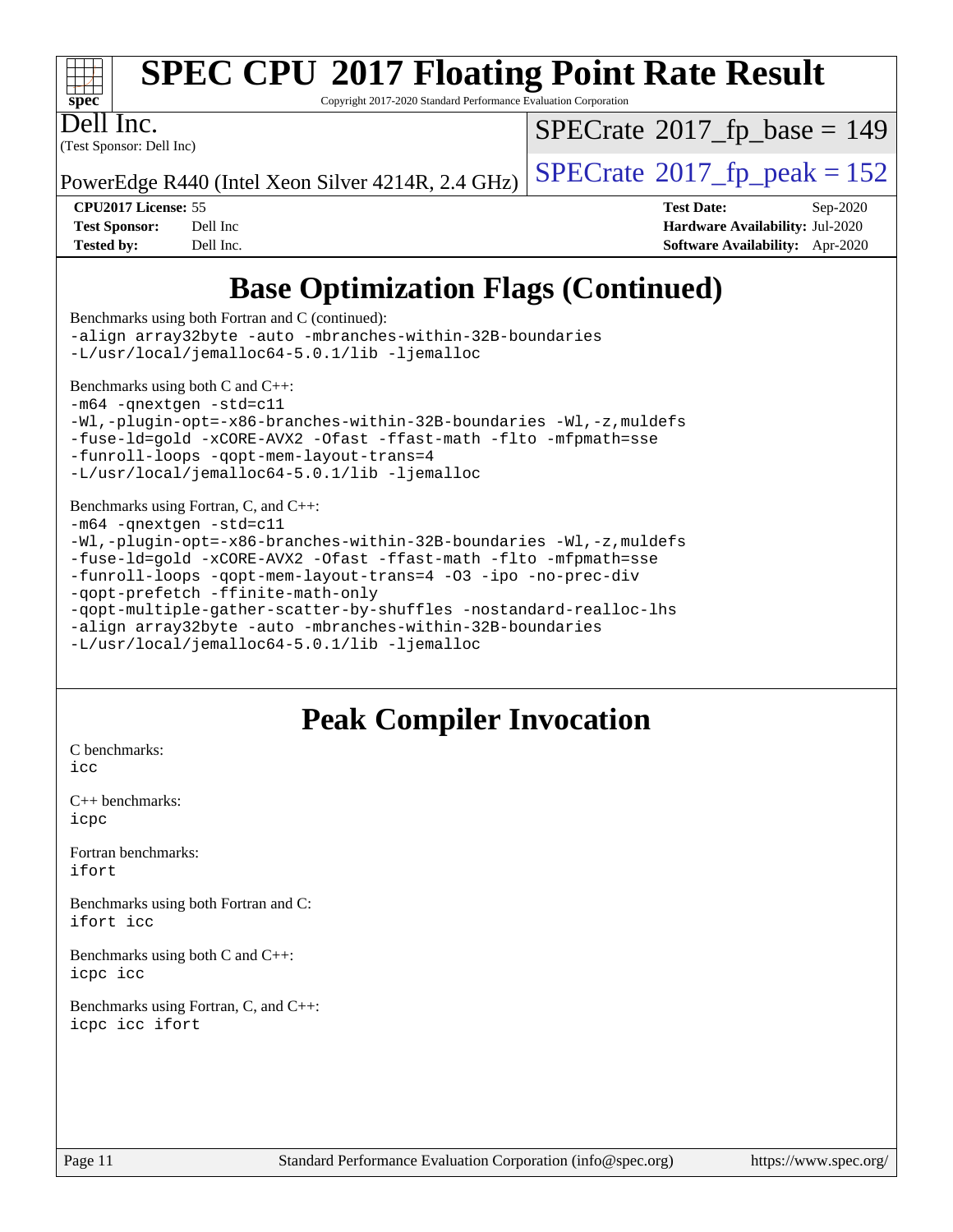| $Spec^*$  | <b>SPEC CPU®2017 Floating Point Rate Result</b><br>Copyright 2017-2020 Standard Performance Evaluation Corporation |
|-----------|--------------------------------------------------------------------------------------------------------------------|
| Dell Inc. | $SPECrate^{\circ}2017$ fp base = 149<br>(Test Sponsor: Dell Inc)                                                   |

PowerEdge R440 (Intel Xeon Silver 4214R, 2.4 GHz)  $\left|$  [SPECrate](http://www.spec.org/auto/cpu2017/Docs/result-fields.html#SPECrate2017fppeak)®[2017\\_fp\\_peak = 1](http://www.spec.org/auto/cpu2017/Docs/result-fields.html#SPECrate2017fppeak)52

**[CPU2017 License:](http://www.spec.org/auto/cpu2017/Docs/result-fields.html#CPU2017License)** 55 **[Test Date:](http://www.spec.org/auto/cpu2017/Docs/result-fields.html#TestDate)** Sep-2020 **[Test Sponsor:](http://www.spec.org/auto/cpu2017/Docs/result-fields.html#TestSponsor)** Dell Inc **[Hardware Availability:](http://www.spec.org/auto/cpu2017/Docs/result-fields.html#HardwareAvailability)** Jul-2020 **[Tested by:](http://www.spec.org/auto/cpu2017/Docs/result-fields.html#Testedby)** Dell Inc. **[Software Availability:](http://www.spec.org/auto/cpu2017/Docs/result-fields.html#SoftwareAvailability)** Apr-2020

## **[Peak Portability Flags](http://www.spec.org/auto/cpu2017/Docs/result-fields.html#PeakPortabilityFlags)**

Same as Base Portability Flags

## **[Peak Optimization Flags](http://www.spec.org/auto/cpu2017/Docs/result-fields.html#PeakOptimizationFlags)**

[C benchmarks](http://www.spec.org/auto/cpu2017/Docs/result-fields.html#Cbenchmarks):

519.lbm\_r: basepeak = yes

538.imagick\_r: basepeak = yes

544.nab\_r: basepeak = yes

[C++ benchmarks:](http://www.spec.org/auto/cpu2017/Docs/result-fields.html#CXXbenchmarks)

508.namd\_r: basepeak = yes

```
 510.parest_r: -m64 -qnextgen
-Wl,-plugin-opt=-x86-branches-within-32B-boundaries
-Wl,-z,muldefs -fuse-ld=gold -xCORE-AVX2 -Ofast
-ffast-math -flto -mfpmath=sse -funroll-loops
-qopt-mem-layout-trans=4 -L/usr/local/jemalloc64-5.0.1/lib
-ljemalloc
```
[Fortran benchmarks](http://www.spec.org/auto/cpu2017/Docs/result-fields.html#Fortranbenchmarks):

```
 503.bwaves_r: -m64 -Wl,-plugin-opt=-x86-branches-within-32B-boundaries
-Wl,-z,muldefs -fuse-ld=gold -xCORE-AVX2 -O3 -ipo
-no-prec-div -qopt-prefetch -ffinite-math-only
-qopt-multiple-gather-scatter-by-shuffles
-qopt-mem-layout-trans=4 -nostandard-realloc-lhs
-align array32byte -auto -mbranches-within-32B-boundaries
-L/usr/local/jemalloc64-5.0.1/lib -ljemalloc
```
549.fotonik3d\_r: basepeak = yes

554.roms\_r: Same as 503.bwaves\_r

[Benchmarks using both Fortran and C](http://www.spec.org/auto/cpu2017/Docs/result-fields.html#BenchmarksusingbothFortranandC):

```
 521.wrf_r: -prof-gen(pass 1) -prof-use(pass 2) -xCORE-AVX2 -O3 -ipo
-no-prec-div -qopt-prefetch -ffinite-math-only
-qopt-multiple-gather-scatter-by-shuffles
-qopt-mem-layout-trans=4 -mbranches-within-32B-boundaries
-nostandard-realloc-lhs -align array32byte -auto
```
**(Continued on next page)**